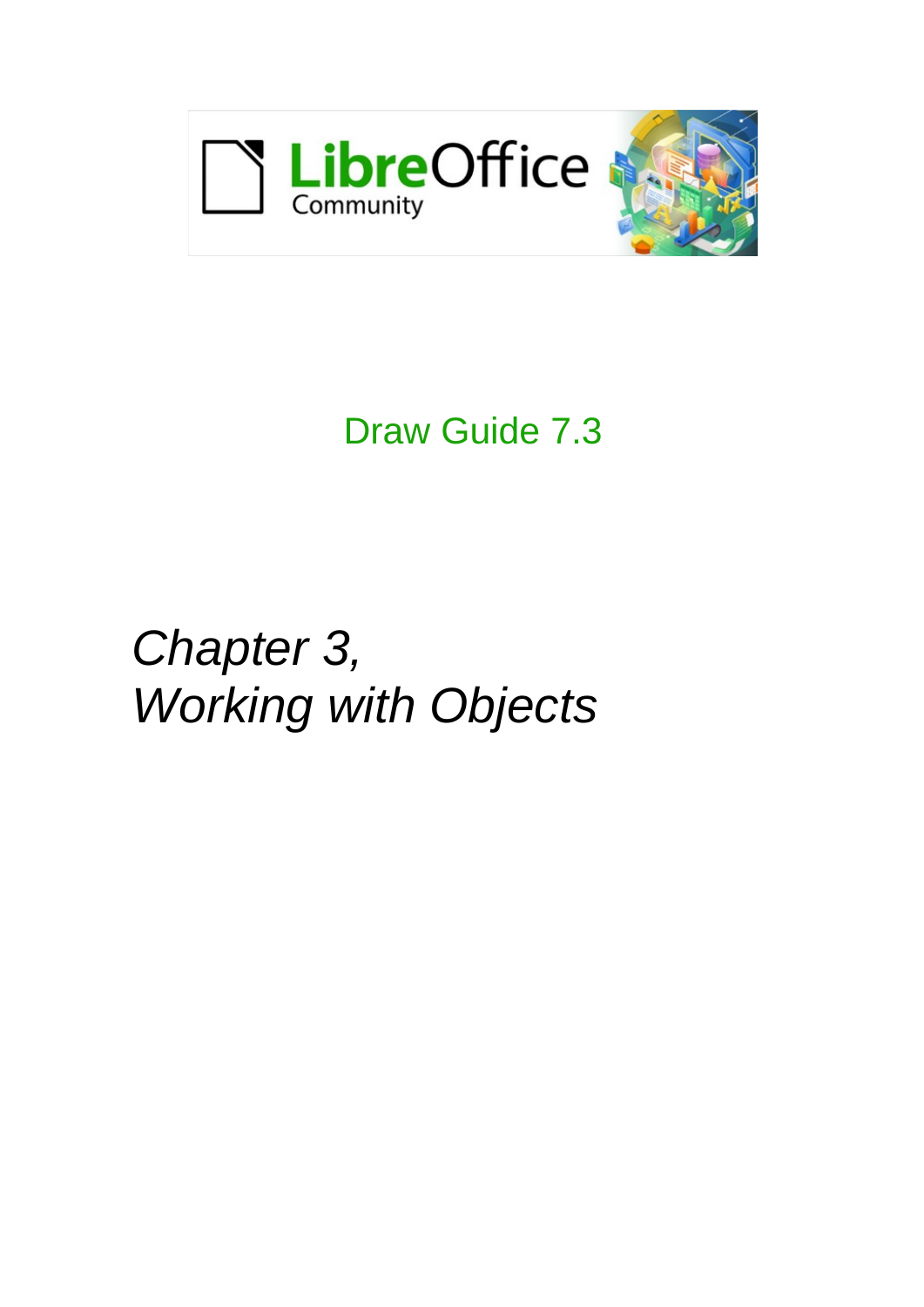# <span id="page-1-4"></span>**Copyright**

This document is Copyright © 2022 by the LibreOffice Documentation Team. Contributors are listed below. This document maybe distributed and/or modified under the terms of either the GNU General Public License (<https://www.gnu.org/licenses/gpl.html>), version 3 or later, or the Creative Commons Attribution License (<https://creativecommons.org/licenses/by/4.0/>), version 4.0 or later.

All trademarks within this guide belong to their legitimate owners.

### <span id="page-1-3"></span>**Contributors**

#### **To this edition.**

| Peter Schofield | Kees Kriek |
|-----------------|------------|
|                 |            |

#### **To previous editions.**

Elzett Kotze

Martin Fox Jean Hollis Weber John A Smith Peter Schofield Claire Wood Dave Barton

# <span id="page-1-2"></span>**Feedback**

Please direct any comments or suggestions about this document to the Documentation Team's mailing list: [documentation@global.libreoffice.org](mailto:documentation@global.libreoffice.org)

# **Note**

Everything sent to a mailing list, including email addresses and any other personal information that is written in the message, is publicly archived and cannot be deleted.

### <span id="page-1-1"></span>**Publication date and software version**

Published May 2022. Based on LibreOffice 7.3 Community. Other versions of LibreOffice may differ in appearance and functionality.

# <span id="page-1-0"></span>**Using LibreOffice on macOS**

Some keystrokes and menu items are different on macOS from those used in Windows and Linux. The table below gives some common substitutions for the instructions in this document. For a detailed list, see the application Help.

| <b>Windows or Linux</b>                  | macOS equivalent                                             | <b>Effect</b>                       |
|------------------------------------------|--------------------------------------------------------------|-------------------------------------|
| <b>Tools &gt; Options on</b><br>Menu bar | <b>LibreOffice &gt; Preferences</b><br>on Menu bar           | Access to setup options             |
| Right-click                              | Ctrl+click and/or right-click<br>depending on computer setup | Opens a context menu                |
| Ctrl or Control                          | <b>36 and/or Cmd or Command,</b><br>depending on keyboard    | Used with other keys                |
| Alt                                      | <b>∠</b> and/or Alt or Option<br>depending on keyboard       | Used with other keys                |
| F <sub>11</sub>                          | $\mathcal{H}+T$                                              | Open the Styles deck in the Sidebar |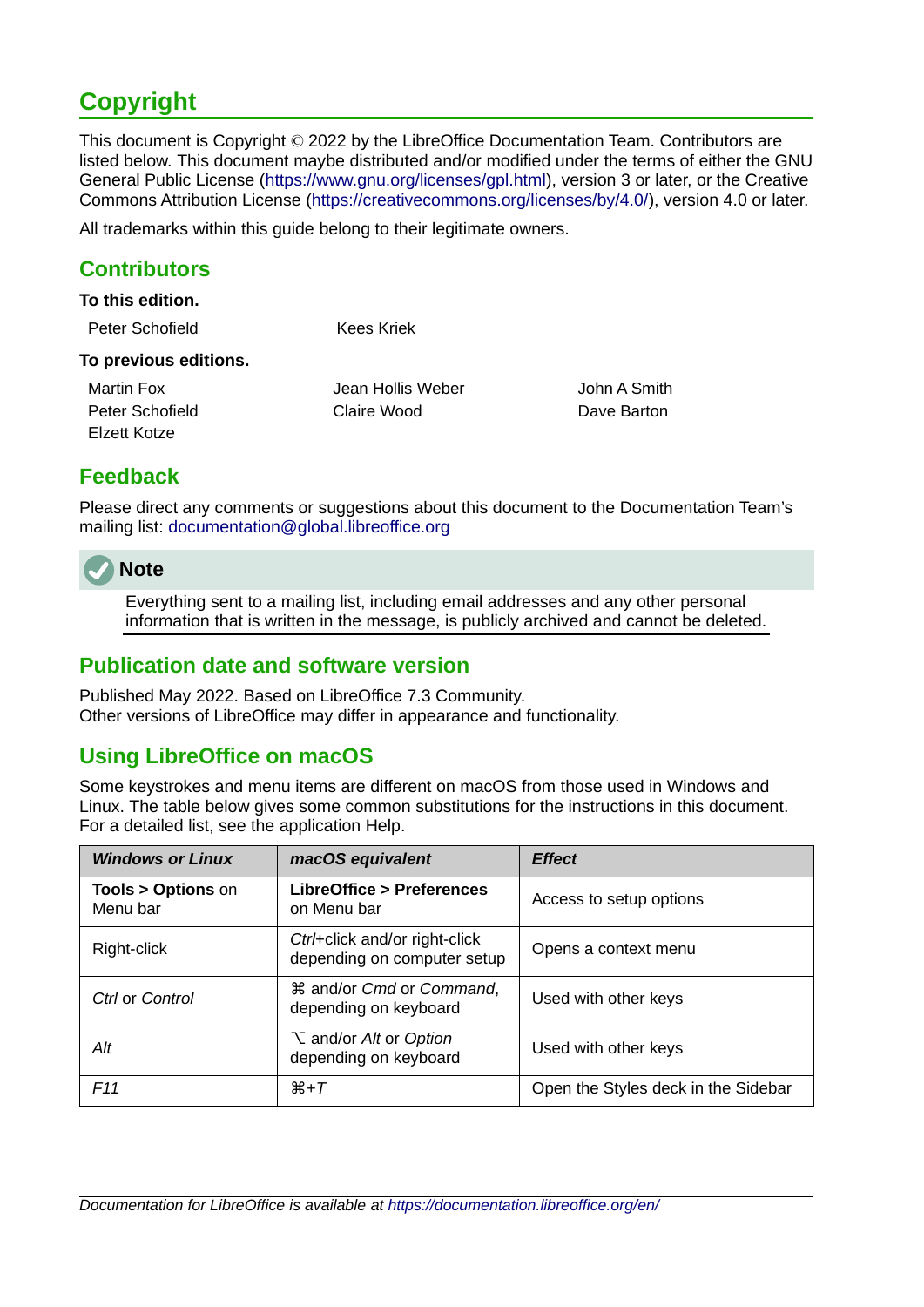# **Contents**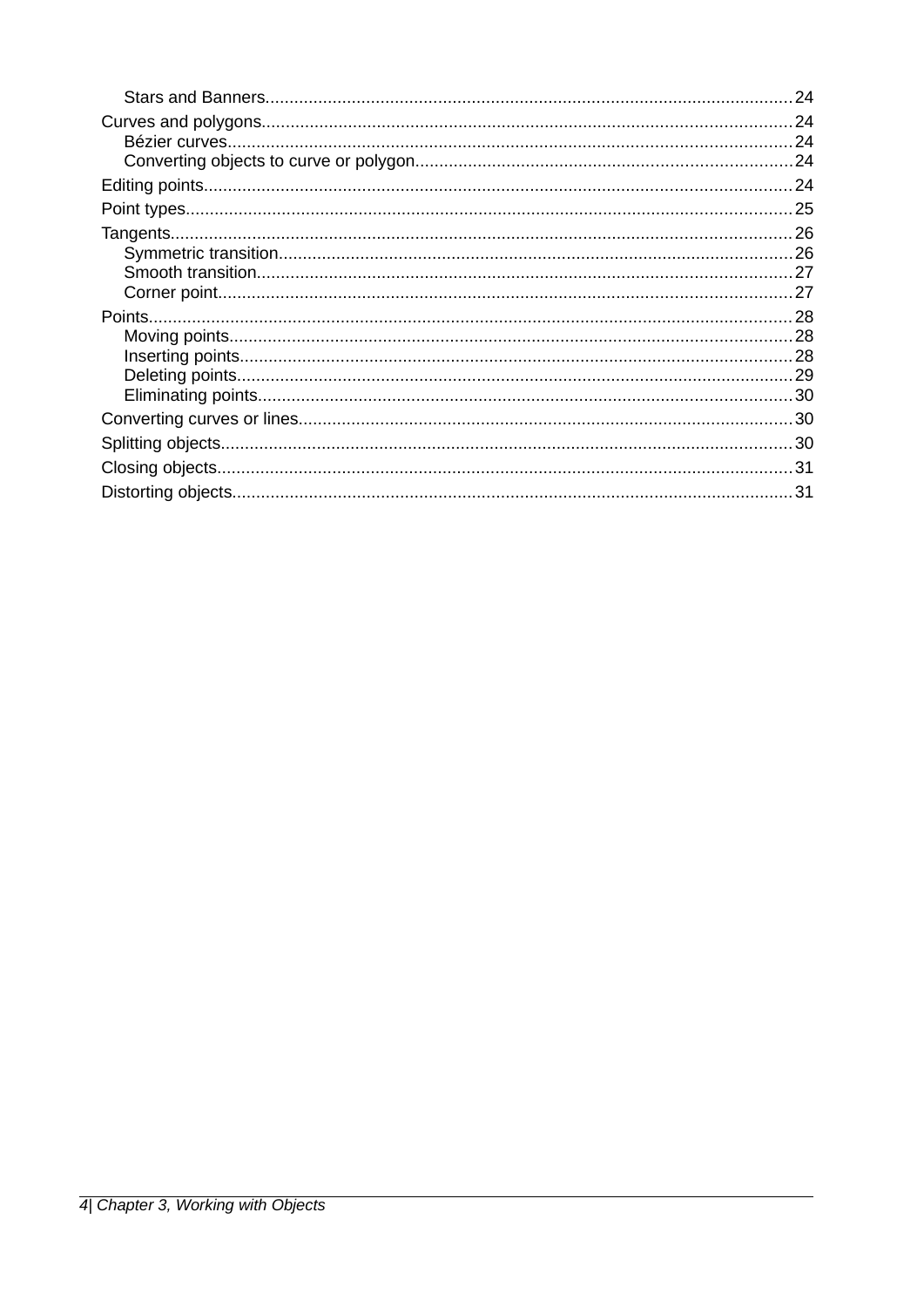# <span id="page-4-5"></span>**Introduction**

This chapter looks at the tools and functions to modify existing drawings. All of the functions apply to a selected object or a group of selected objects, which can be distinguished by selection handles on a rectangular frame that is large enough to contain the object. Where several objects are selected, the frame around the objects corresponds to the smallest rectangle that can contain all of the objects. This frame is called the selection rectangle.



The color and shape of the selection handles changes depending on the tool and function that has been selected to change the object properties. The color of the selection handles also depends on the computer operating system and how the computer has been set up.

# <span id="page-4-4"></span>**Selecting objects**

# <span id="page-4-3"></span>**Direct selection**

The easiest way to select an object is to click directly on it. For objects that are not filled, click on the object border to select it. To select more than one object, hold the *Shift* key down while clicking on objects. To deselect an object, move the cursor into a blank space and click.

# <span id="page-4-2"></span>**Selection by framing**

Several objects can be selected at once by clicking and dragging the cursor around the objects drawing a selection rectangle around the objects. Only objects that lie entirely within this selection rectangle are selected. To select multiple objects by framing, **Select** on the Drawing toolbar must be active, as shown in Figure [1](#page-4-6).



<span id="page-4-6"></span>*Figure 1: Drawing toolbar*

# <span id="page-4-1"></span>**Selecting hidden objects**

If objects are located behind others and not visible, they can still be selected. When a hidden object is selected, its selection handles appear through the objects covering it.

- **Windows, Mac or Linux** press the *Tab* key to select and cycle through the selection of objects in a drawing, stopping at the hidden object to select it. To cycle through the objects in reverse order, press *Shift+Tab*.
- **Windows or Mac only** select the object in front of a hidden object, then press the *Alt* key (macOS  $\Upsilon$ ) and click to select the hidden object. If there are several hidden objects, keep holding down the  $Alt$  key (macOS  $\bigtriangledown$ ) and clicking until the object required is reached. To cycle through the objects in reverse order, hold down the *Alt+Shift* keys (macOS ⌥*+Shift*) and click.

# <span id="page-4-0"></span>**Arranging objects**

In a complex drawing, several objects may be stacked on top of one another. This stacking order can be rearranged by moving an object forward or backward using one of the following methods: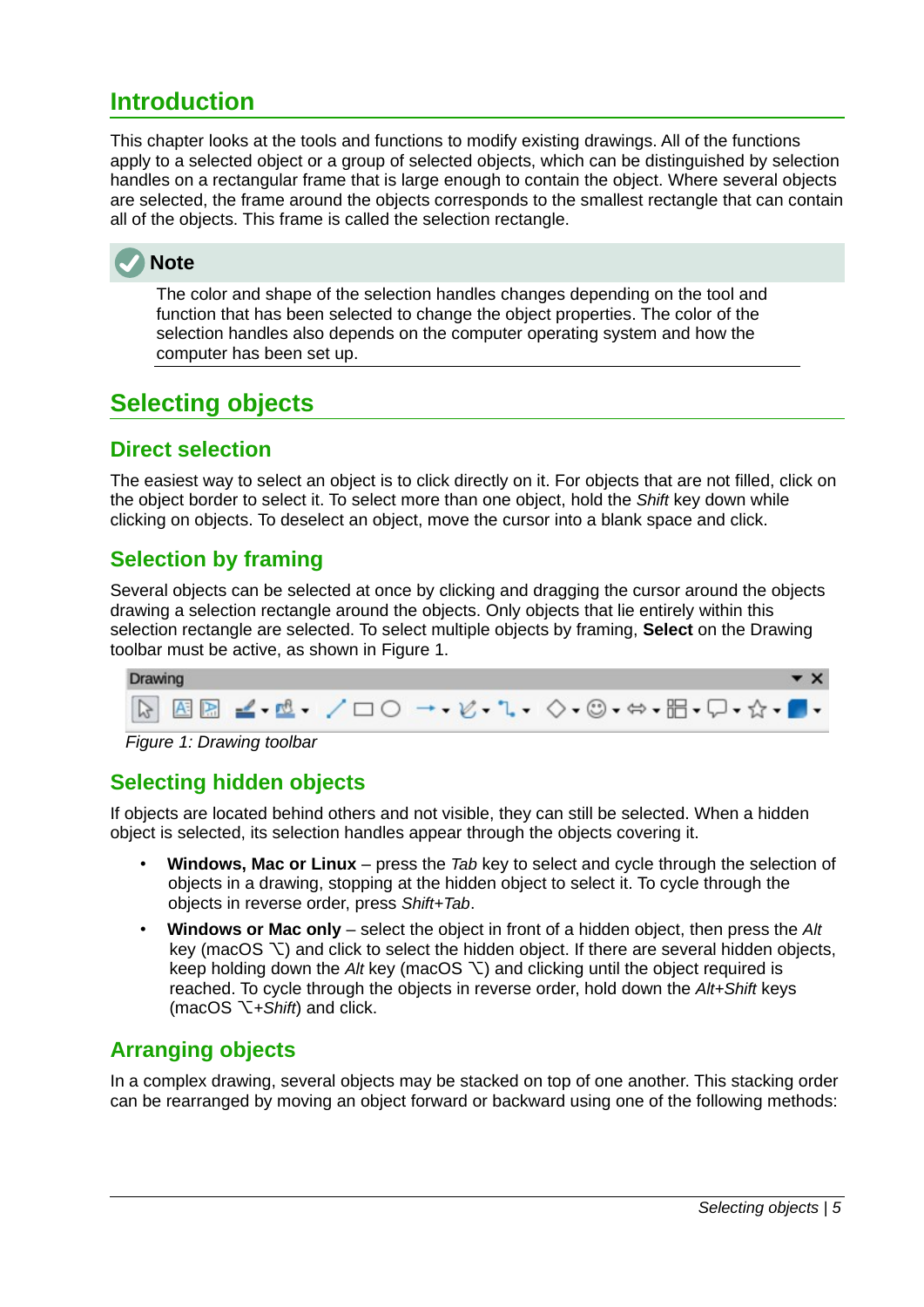

#### *Figure 2: Line and Filling toolbar*

- <span id="page-5-3"></span>• Select an object, go to **Shape > Arrange** on the Menu bar, or right-click on the object and select **Arrange** from the drop down menu, then select one of the following options:
	- **Bring to Front** (*Ctrl+Shift++*) (macOS ⌘*+Shift++*)
	- **Bring Forward** (*Ctrl++*) (macOS ⌘*++*)
	- **Send Backward** (*Ctrl+–*) (macOS ⌘*+–*)
	- **Send to Back** (*Ctrl+Shift+–*) (macOS ⌘*+Shift+–*)
	- **In Front of Object**
	- **Behind Object**
- Select an object, then select one of the **Arrange** tools at the left end of the Line and Filling toolbar (Figure [2](#page-5-3)). When the cursor hovers over a tool, its function is indicated.

# **Note**

The Line and Filling toolbar is not visible in the default installation of LibreOffice. To make this toolbar visible, go to **View > Toolbars > Line and Filling** on the Menu bar.

# <span id="page-5-2"></span>**Positioning and adjusting objects**

### <span id="page-5-1"></span>**Using zoom**

To help in the positioning and adjustment of objects, Draw has a zoom function that reduces or enlarges the screen display of the current drawing. For example, zoom in to position objects on a drawing with greater accuracy; zoom out to see the complete drawing. Zooming is controlled using the Status Bar, Zoom & View Layout dialog, or Zoom toolbar.



Zooming is handled differently in Linux operating systems. A drawing saved with a 100% zoom factor in Windows or macOS is displayed at a larger zoom factor in Linux.

#### <span id="page-5-0"></span>*Status bar*

The zoom controls are located on the right side of the Status Bar (Figure [3](#page-6-1)) and these controls give quick and easy access to zooming.

- **Fit slide to current window** fits the drawing to the open window.
- **Zoom Out** minus sign (–) reduces the zoom factor.
- **Zoom In** plus sign (+) increases the zoom factor.
- Click and drag the zoom slider to increase or decrease the zoom factor.
- Right-click on the zoom percentage number and select a zoom option from the context menu that opens.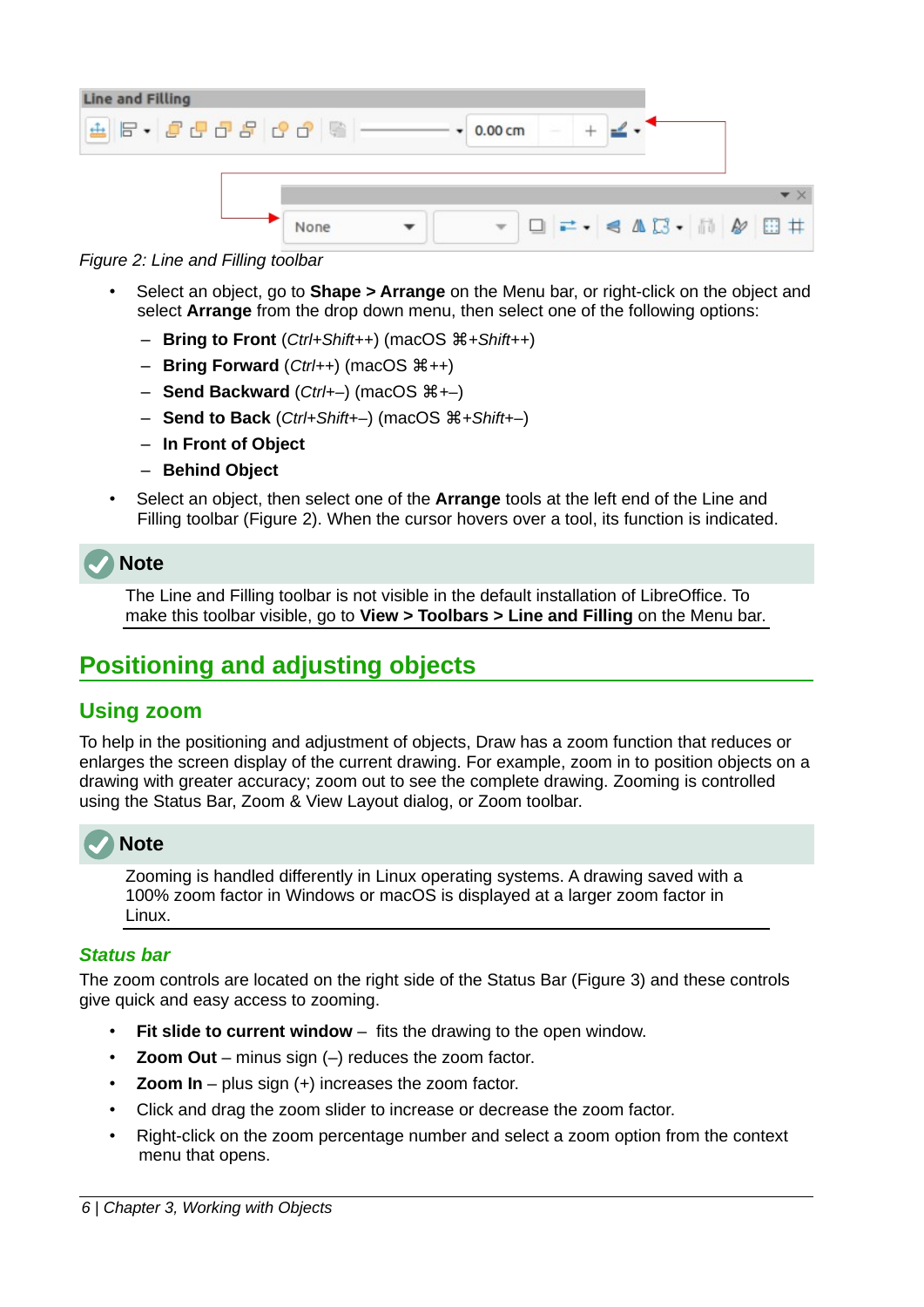<span id="page-6-1"></span>

|                      | Fit slide to current window                                        |
|----------------------|--------------------------------------------------------------------|
| Bar                  | 78%<br>Zoom slider/percentage<br>Figure 3: Zoom controls on Status |
|                      | Zoom & View Layout                                                 |
| <b>Zoom Factor</b>   | <b>View Layout</b>                                                 |
| Optimal              | Automatic                                                          |
| Fit width and height | Single page                                                        |
| Fit width            | Columns:<br>$\theta$                                               |
| 100%                 | Book mode                                                          |
| O Variable:<br>76%   | $^{+}$                                                             |
| Help                 | Cancel<br>OK                                                       |

<span id="page-6-2"></span>*Figure 4: Zoom & View Layout dialog*

### <span id="page-6-0"></span>*Zoom & View Layout dialog*

The Zoom & View Layout dialog is opened using one of the following methods:

- Click on the zoom percentage number in the Status Bar to open the Zoom & View Layout dialog (Figure [4\)](#page-6-2) and select a zoom option in **Zoom Factor**.
- Go to **View > Zoom > Zoom** on the Menu bar to open the Zoom & View Layout dialog and select a zoom option in **Zoom Factor**.

The Zoom & View Layout dialog provides the following options to control how a drawing is viewed on a monitor.

- **Zoom Factor** sets the zoom factor at which to display the current document and all documents of the same type that are subsequently opened.
	- *Optimal* resizes the display to fit the width of the text in the document.
	- *Fit width and height* displays the entire page on the screen.
	- *Fit width* displays the complete width of the document page. The top and bottom edges of the page may not be visible.
	- *100%* displays the document at its actual size.
	- *Variable* enter a percentage in the box for the zoom factor to display the document.
- **View Layout** used to set the view layout and is not available for drawings. View layout is normally used in text documents to see the effects of different layout settings.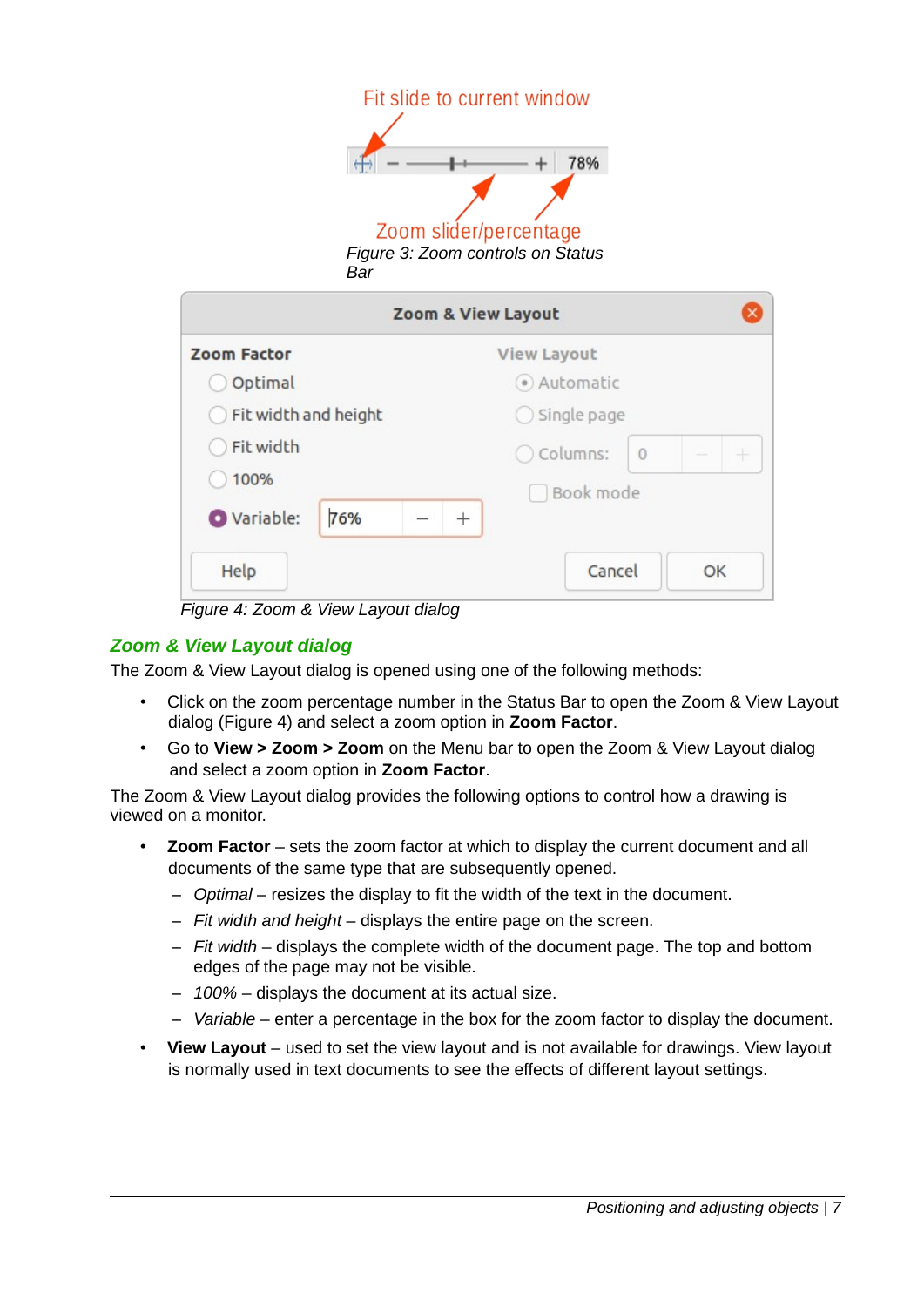<span id="page-7-3"></span>

|                        | $\mathbf{A}$<br>$\Omega$ |  |  |
|------------------------|--------------------------|--|--|
| Figure 5: Zoom toolbar |                          |  |  |

#### <span id="page-7-1"></span>*Zoom toolbar*

Go to **View > Toolbars > Zoom** on the Menu bar to open the Zoom toolbar (Figure [5\)](#page-7-3). The tools available on this toolbar, from left to right, are as follows:

- **Zoom In** displays the drawing at two times its current size each time the tool is selected.
- **Zoom Out** displays the drawing at half its current size each time the tool is selected.
- 100% displays the drawing at its actual size.
- **Zoom Previous** returns the display of the drawing to the previous zoom factor applied.
- **Zoom Next** undoes the action of the previous zoom command.
- **Entire Page** displays the whole drawing in the Workspace.
- **Page Width** displays the complete width of the drawing. The top and bottom edges of the slide may not be visible.
- **Optimal** resizes the display to include all of the objects on the slide.
- **Object Zoom** resizes the display to fit the selected object(s).
- **Zoom & Pan** zooms in for each click. *Ctrl+click* (macOS ⌘*+click*) zooms out for each click. *Shift+click* allows panning of the drawing.
- **Shift** moves the drawing within the Draw workspace. Place the cursor on the drawing and drag to move the drawing.

# <span id="page-7-0"></span>**Moving and adjusting object size**

When moving an object or changing its size, check the left-hand area of the Status Bar at the bottom of the Workspace (Figure [6](#page-7-2)). From left to right, this area shows that a shape is selected, its position on the drawing in X/Y coordinates and dimensions of the object. The measurement units are those selected in **Tools > Options > LibreOffice Draw > General** (macOS **Preferences > LibreOffice > LibreOffice Draw > General**).

<span id="page-7-2"></span>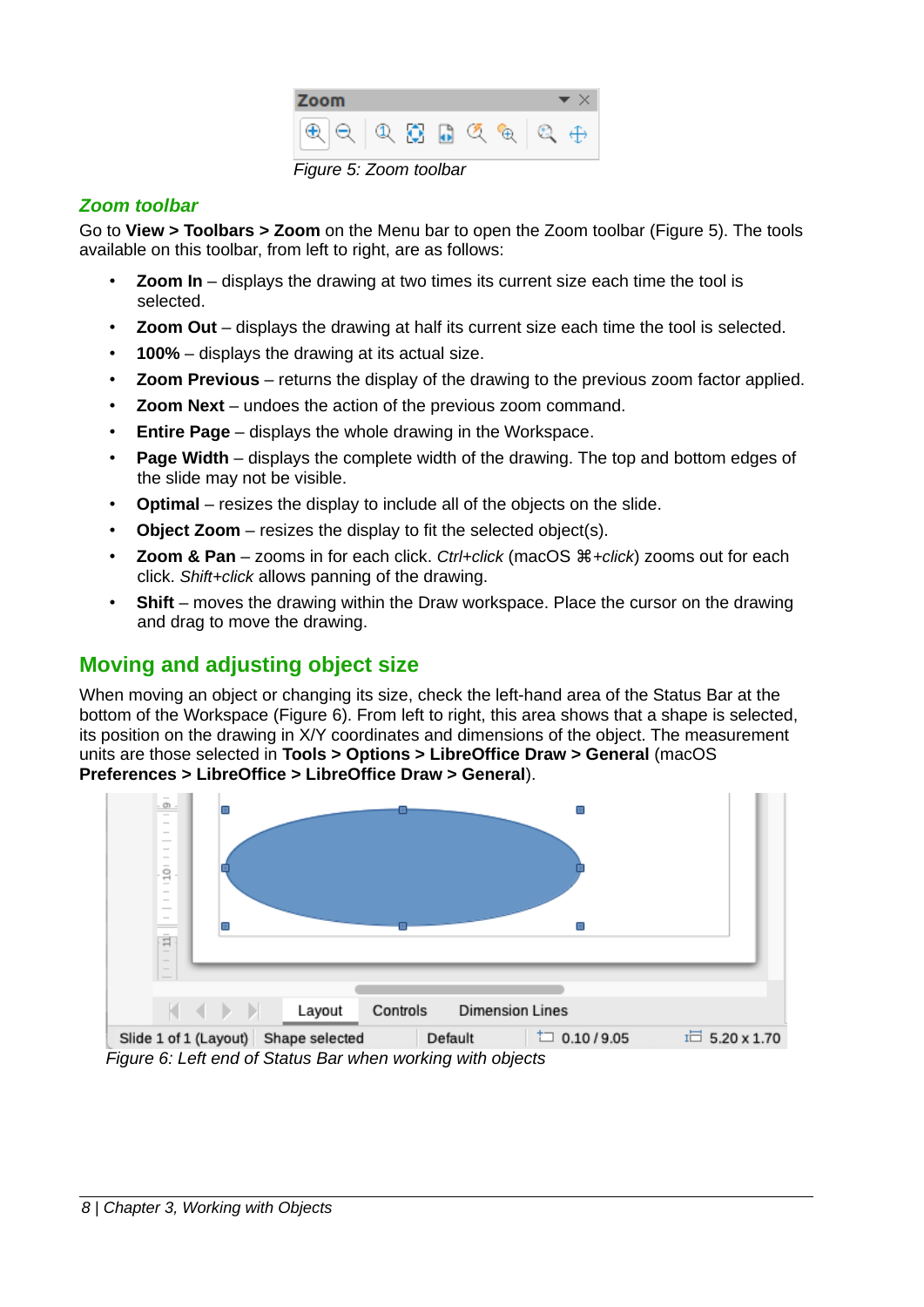

*Figure 7: Moving objects*

<span id="page-8-4"></span><span id="page-8-3"></span>

*Figure 8: Adjusting object size*

#### <span id="page-8-0"></span>*Moving objects*

To move an object (or a group of objects), select it and then click, hold and drag within the object borders. During movement, a ghost image of the object appears to help with repositioning (Figure [7](#page-8-4)). When the object reaches its new location, release the hold.

#### <span id="page-8-2"></span>*Adjusting object size*

To change the size of a selected object (or a group of selected objects), move the cursor to one of the selection handles. The cursor changes shape to indicate the direction of movement for that selection handle. Click, hold and drag the selection handle to change object size. As the object size changes, a ghosted outline of the object appears (Figure [8\)](#page-8-3). When the desired size of the object is reached, release the hold.

The results depend on which selection handle is used. To resize an object along one axis, use a side, top, or bottom handle. To resize along both axes, use a corner handle.

# **Note**

Press and hold the *Shift* key while resizing an object. The change in size is carried out symmetrically with respect to object width and height so that the aspect ratio of the object remains the same. This *Shift* key behavior works on all selection handles.

#### <span id="page-8-1"></span>*Modifying arcs*

The size of an arc can be changed by adjusting the positions of the start and end points of an arc. Select an arc, then right click on the arc and select **Points** from the drop down menu or press the *F8* key. Two handles appear at the start and end of the arc (Figure [9\)](#page-9-2). Click and hold on one of these handles and drag it to a new position to change the shape of the arc. Release the hold when the desired arc shape is reached.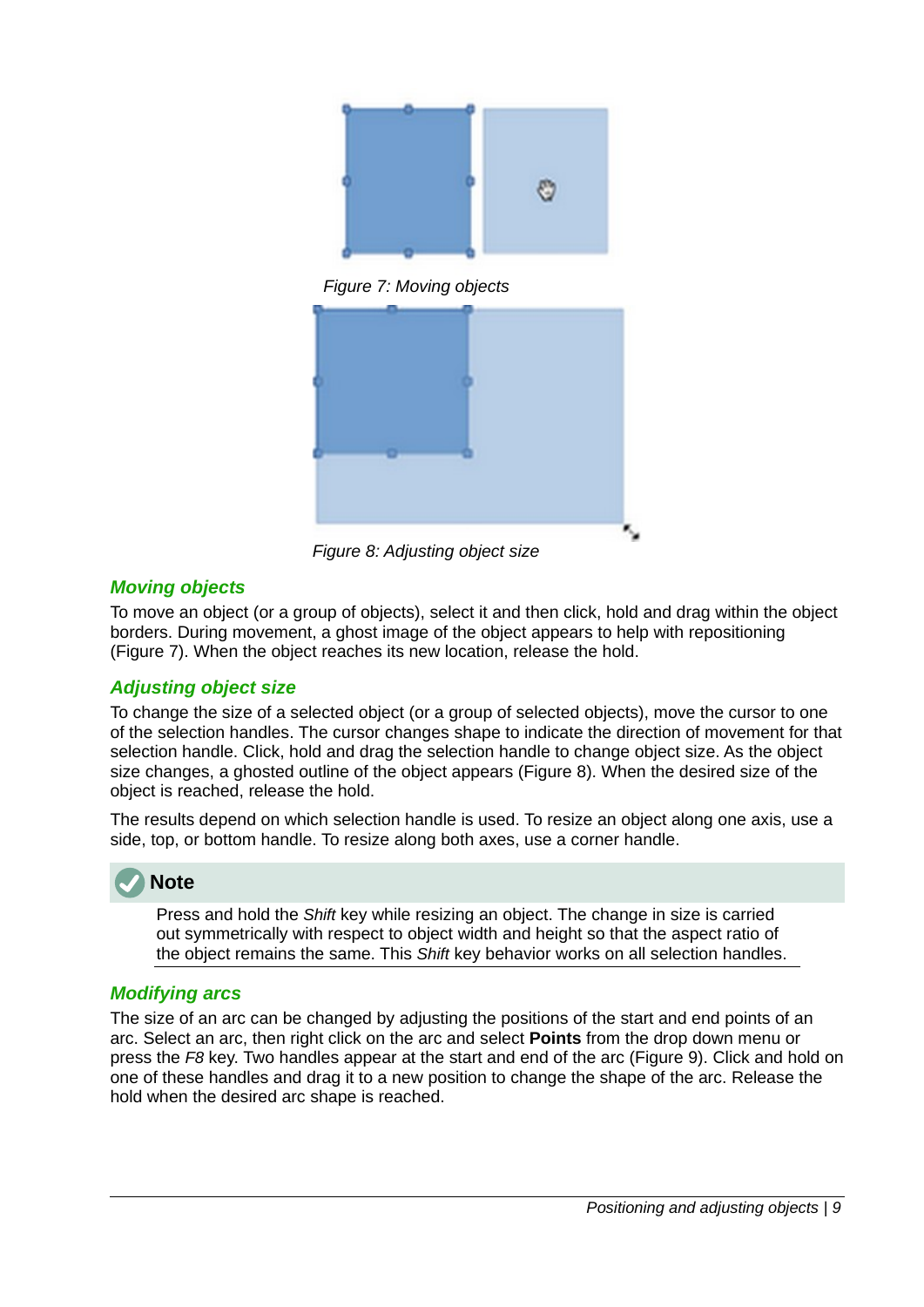<span id="page-9-2"></span>

<span id="page-9-4"></span><span id="page-9-3"></span>*Figure 11: Transformations toolbar*

# <span id="page-9-1"></span>**Rotating and slanting objects**

#### <span id="page-9-0"></span>*Rotating objects*

To rotate an object (or a group of objects), select the object, then go to rotation mode using one of the following methods.

- 1) Select or click on an object and use one of the following methods to switch to rotation mode. The selection handles change shape and color and a center of rotation indicator appears in the center of the object, as shown in Figure [10](#page-9-4).
	- Click again on a selected object.
	- Click on the triangle ▼ on the right of **Transformations** on the Line and Filling toolbar and select **Rotate** from the pop up menu.
	- Go to **View > Toolbars > Transformations** on the Menu bar to open the Transformations toolbar (Figure [11](#page-9-3)) and select **Rotate**.
- 2) Move the cursor over a corner selection handle and the cursor changes shape to indicate rotation mode.
- 3) Click, hold and drag the corner selection handle to rotate the object. Release the hold when the desired object rotation is reached.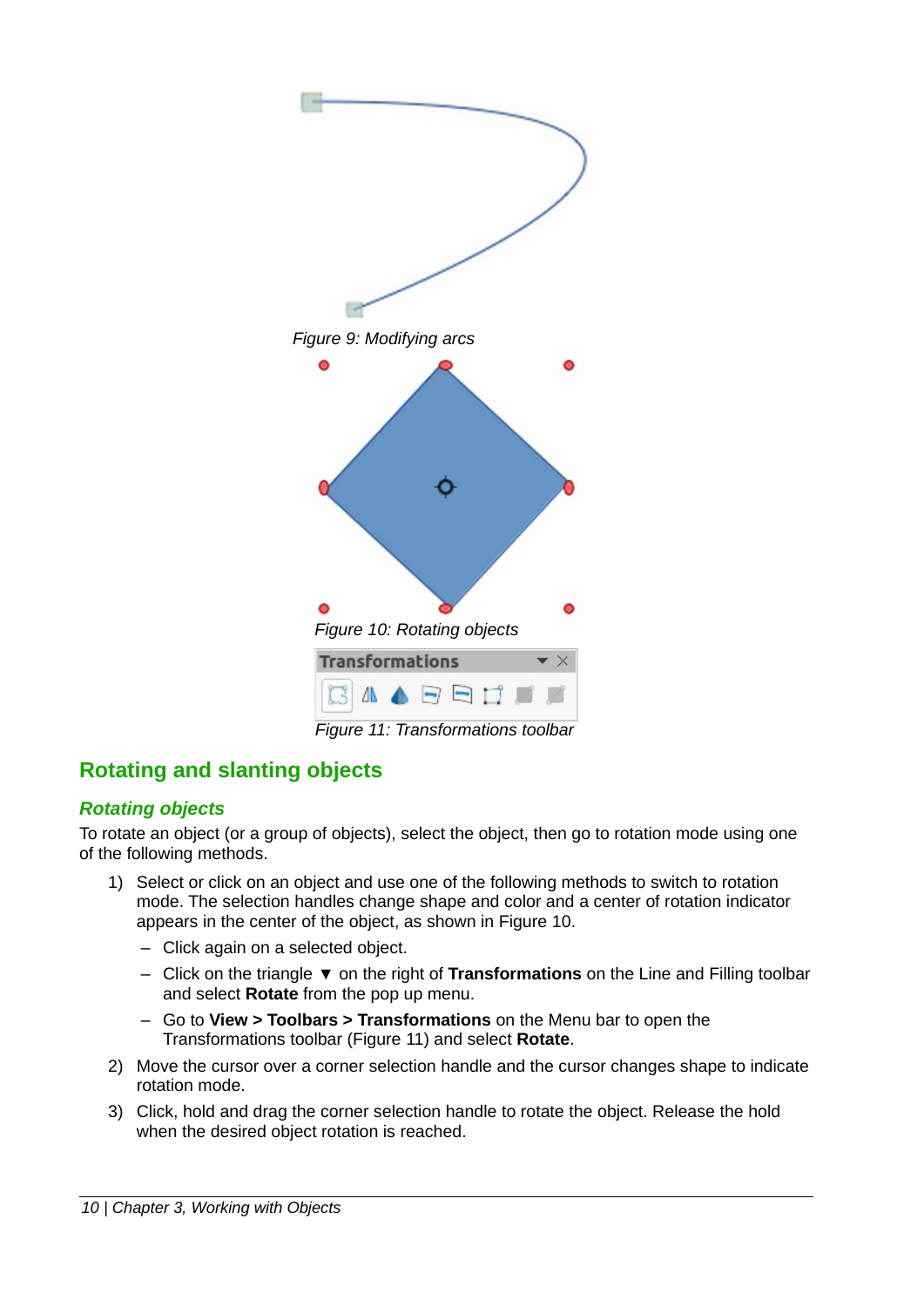

The rotation center is normally located at the center of an object. To change the position of the rotation center, click and hold on the rotation center and drag until it is at the desired position. This rotation center can even be outside of the object.

# **Note**

Rotation works in a slightly different way for 3D objects because it occurs in a three dimensional space and not in a single plane. See Chapter 7, Working with 3D Objects for more information.

#### <span id="page-10-0"></span>*Slanting objects*

The axis used for slanting an object is the object edge directly opposite the midpoint handle being used to slant the object. This axis stays fixed in location while the other sides of the object move in relation to it as the selection handle is dragged (Figur[e12\)](#page-10-1).

- 1) Select or click on an object and use one of the following methods to switch to rotation mode. The selection handles change shape and color and a center of rotation indicator appears in the center of the object.
	- Click again on a selected object.
	- Click on the triangle ▼ on the right of **Transformations** on the Line and Filling toolbar and select **Rotate** from the pop up menu.
	- Go to **View > Toolbars > Transformations** on the Menu bar to open the Transformations toolbar and select **Rotate**.
- 2) Move the cursor over a selection handle at the midpoint of the top, bottom, left or right sides of the object and the cursor changes shape to indicate slanting direction.
- 3) Click, hold and drag the selection handle to slant the object. Release the hold when the desired object slant is reached. A ghosted outline of the object being slanted appears and the current angle of slanting is shown in the status bar.



*Figure 12: Slanting objects*

# **Note**

<span id="page-10-1"></span>Press and hold the *Shift* key while rotating or slanting an object, movement is restricted to 15°. This is the default behavior of the *Shift* key. However, if **When creating or moving objects** has been selected in **Tools > Options > LibreOffice Draw > Grid** (macOS **LibreOffice > Preferences > LibreOffice Draw > Grid**), the action of the *Shift* key is reversed and rotation or slanting is restricted to 15° of movement unless the *Shift* key is pressed.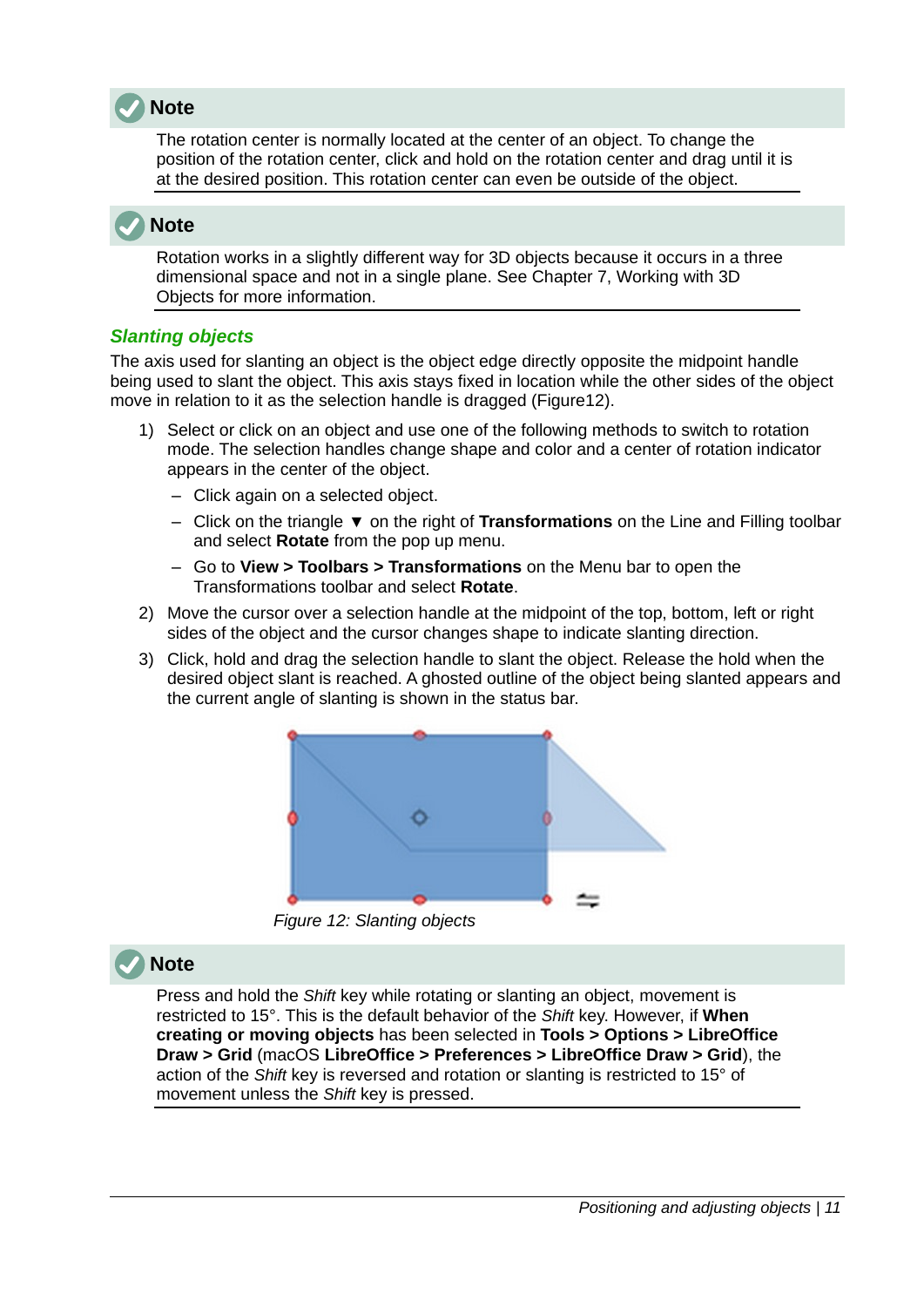|                 |         |                 | <b>Position and Size</b>                                |
|-----------------|---------|-----------------|---------------------------------------------------------|
|                 |         |                 | <b>Position and Size</b> Rotation Slant & Corner Radius |
| <b>Position</b> |         |                 |                                                         |
| Position X:     | 8.80 cm | $^{+}$          | G                                                       |
| Position Y:     | 6.00cm  | $^{+}$          | $\sigma$                                                |
|                 |         |                 | Base point:                                             |
| Size            |         |                 |                                                         |
| Width:          | 5.00 cm | $^{+}$          |                                                         |
| Height:         | 5.00 cm | $\! + \!\!\!\!$ | ö                                                       |
| Keep ratio      |         |                 | Base point:                                             |
| <b>Protect</b>  |         |                 | Adapt                                                   |
| Position        |         |                 | Fit width to text                                       |
| Size            |         |                 | √ Fit height to text                                    |
| Help            |         |                 | Cancel<br>Reset<br>OK                                   |

*Figure 13: Position and Size dialog*

<span id="page-11-1"></span>

| <b>Properties</b>                                |         |    |           |   |   | ×                       | I |
|--------------------------------------------------|---------|----|-----------|---|---|-------------------------|---|
| Character                                        |         |    |           |   |   | I                       |   |
| ▶ Paragraph                                      |         |    |           |   |   | 区                       | ≢ |
| Area                                             |         |    |           |   |   | Ŀ                       |   |
| Effect                                           |         |    |           |   |   |                         |   |
| ▶ Shadow                                         |         |    |           |   |   | $\overline{\mathbf{N}}$ | B |
| <b>▶ Line</b>                                    |         |    |           |   |   | м                       | Œ |
| ▼ Position and Size                              |         |    |           |   |   | м                       |   |
| <b>Position X:</b>                               | 6.75 cm |    |           |   |   | $^{+}$                  | C |
| <b>Position Y:</b>                               | 4.75 cm |    |           |   |   | $^{+}$                  |   |
| Width:                                           | 4.50 cm |    |           |   |   | $\hspace{.01in} +$      |   |
| Height:                                          | 5.75 cm |    |           |   |   | $^+$                    |   |
| Keep ratio                                       |         |    |           |   |   |                         |   |
| Rotation:                                        | رتانی   | 0° |           |   |   | $^{+}$                  |   |
| Flip:                                            |         | €  | Δ         |   |   |                         |   |
| Arrange:                                         | ð       | c٥ | $\bigcap$ | 占 |   |                         |   |
| Align:                                           | F       | 串  | 日         | 呵 | ⊞ | 吅                       |   |
| Figure 14: Position and Size panel in Properties |         |    |           |   |   |                         |   |

<span id="page-11-0"></span>*deck on Sidebar*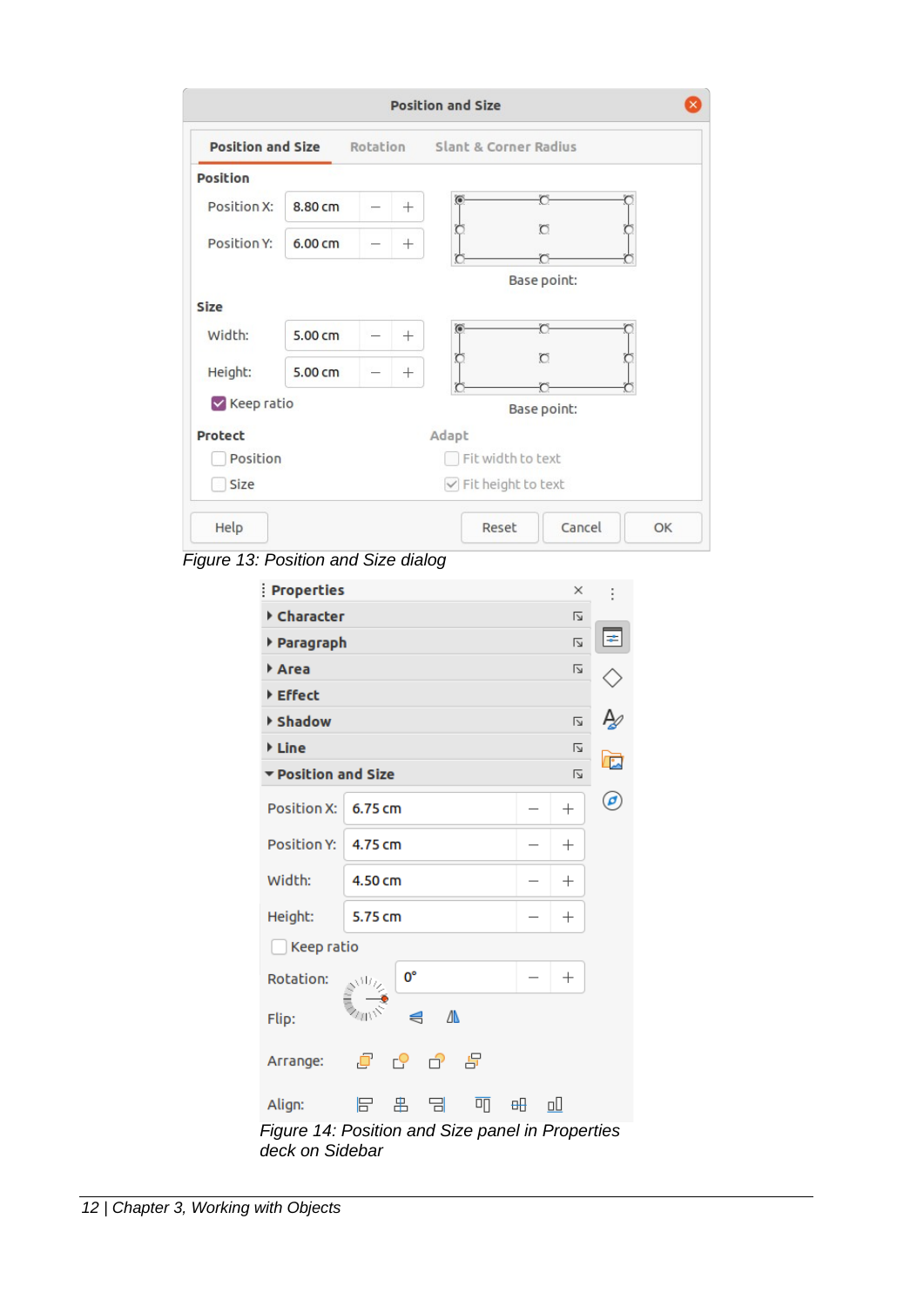# <span id="page-12-1"></span>**Setting exact position, size, rotation and slant**

Using the cursor to position and resize objects is not exact. If greater accuracy is required to position and size an object, it is recommended to use the Position and Size dialog (Figure [13\)](#page-11-1) or the **Position and Size** panel (Figure [14](#page-11-0)) in the Properties deck on the Sidebar.

- To open the Position and Size dialog, select the object and use one of the following methods:
	- Go to **Format > Position and Size** on the Menu bar.
	- Right-click on the object and select **Position and Size** from the context menu.
	- Use the keyboard shortcut *F4*.
- To open the **Position and Size** panel in the Properties deck on the Sidebar, select the object, then click on **Properties** on the Sidebar and click on the triangle on the **Position and Size** title bar to open the panel.

#### <span id="page-12-0"></span>*Position and Size*

- **Position** specify the location of the selected object on the page. The units of measurement used for X//Y coordinates and the width and height of the object are set by going to **Tools > Options > LibreOffice Draw > General** (macOS **LibreOffice > Preferences > LibreOffice Draw > General**).
	- *Position X* enter the horizontal distance required to move the object relative to the base point selected in the grid.
	- *Position Y* enter the vertical distance required to move the object relative to the base point selected in the grid.
	- *Base point* select a base point in the grid and then enter the amount required to shift the object relative to the base point that is selected in the *Position Y* and *Position X* boxes. The base points correspond to the selection handles on an object. This option is only available in the Position and Size dialog.
- **Size** specify the amount required to resize the selected object with respect to the selected base point.
	- *Width* enter a width for the selected object.
	- *Height* enter a height for the selected object.
	- *Keep ratio* maintains proportions when resizing the selected object.
	- *Base point* select a base point in the grid, and then enter the new size dimensions for the selected object in the *Width* and *Height* boxes. This option is only available in the Position and Size dialog.
- **Protect** this option is only available in the Position and Size dialog.
	- *Position* prevents changes to the position or the size of the selected object.
	- *Size* prevents resizing of the object.
- **Adapt** specifies, if the size of a text box should be adjusted to fit the size of entered text. This option is only available in the Position and Size dialog for text boxes.
	- *Fit width to text* expands the width of the object to the width of the text, if the object is smaller than the text.
	- *Fit height to text* expands the height of the object to the height of the text, if the object is smaller than the text.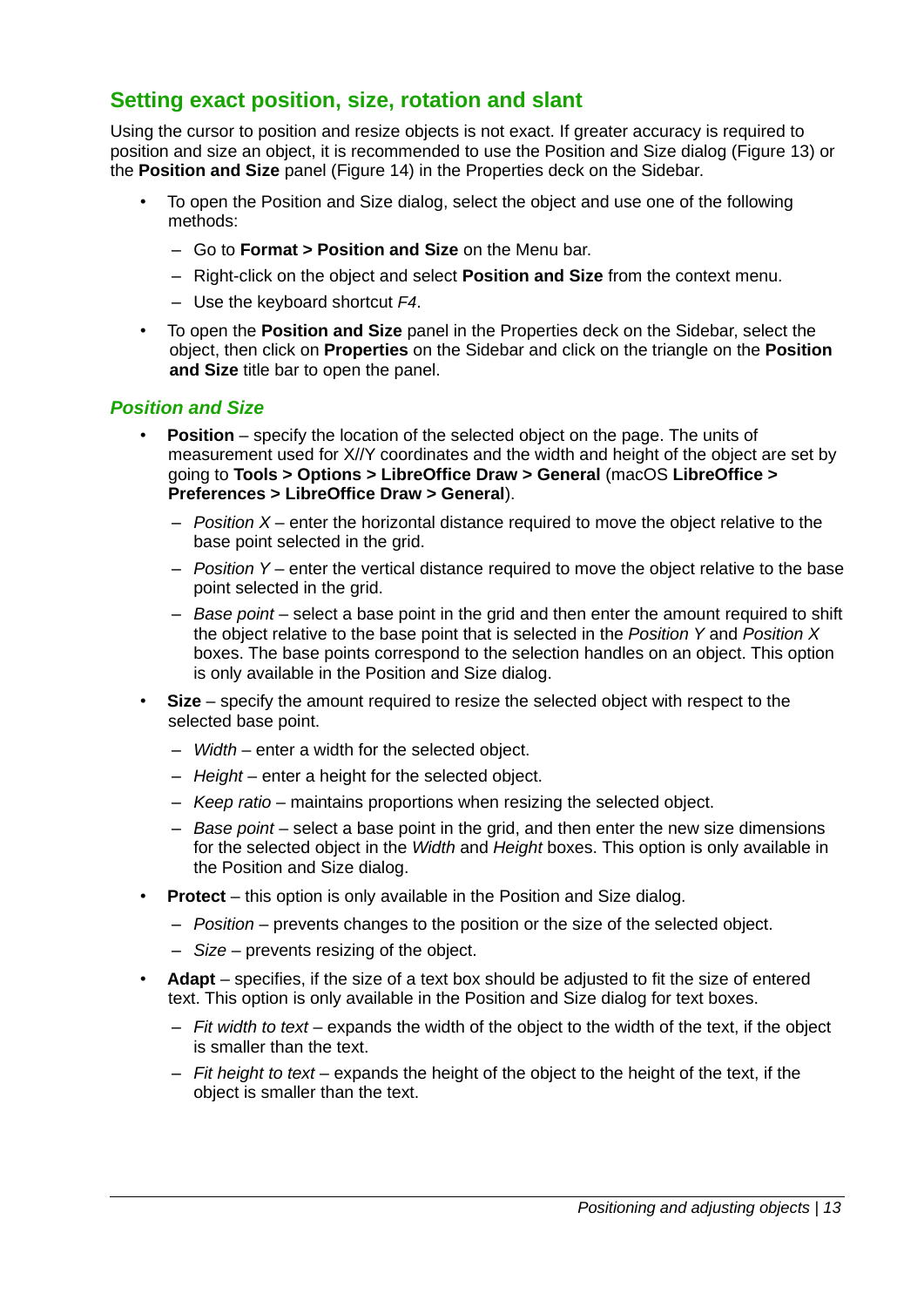

The default location of the base points for position and size is the upper left corner of the drawing area. This base point can be temporarily changed to make positioning or dimensioning simpler by clicking on a position corresponding to the location of the base point required. This change in base point is only valid for single use and the base point is reset to the standard position of top left corner when the Position and Size dialog is closed.

#### <span id="page-13-0"></span>*Rotating objects*

To accurately rotate an object, click on the **Rotation** tab of the Position and Size dialog to open the **Rotation** page (Figure [15\)](#page-13-1). The options available allow the rotation angle and the location of the pivot point to be defined. Alternatively, use the available options for rotation in the **Position and Size** panel in the Properties deck on the Sidebar.

- **Pivot Point** the selected object is rotated around a specified pivot point and is only available in the Position and Size dialog. The default position for the pivot point is at the center of the object. The pivot point can be moved from its default central position by changing the setting for *Position X* and/or *Position Y*, or selecting a position in *Default settings*.
	- *Position X* enter horizontal distance from the left edge of the page to change the position of the pivot point.
	- *Position Y* enter vertical distance from the top edge of the page to change the position of the pivot point.
	- *Default settings* select the position of the pivot point. Default position is the center of the object. Changing the pivot point is valid for single use only and is reset to the default central position when the Position and Size dialog is closed.

|                          | <b>Position and Size</b> |                 |        |                                  |  |  |  |
|--------------------------|--------------------------|-----------------|--------|----------------------------------|--|--|--|
| <b>Position and Size</b> |                          | <b>Rotation</b> |        | <b>Slant &amp; Corner Radius</b> |  |  |  |
| <b>Pivot Point</b>       |                          |                 |        |                                  |  |  |  |
| Position X:              | 11.30 cm                 |                 | $^{+}$ | G                                |  |  |  |
| <b>Position Y:</b>       | 8.50 cm                  |                 | $^{+}$ | Ö                                |  |  |  |
|                          |                          |                 |        | Default settings:                |  |  |  |
| <b>Rotation Angle</b>    |                          |                 |        |                                  |  |  |  |
| Angle:                   | $0.00^\circ$             |                 | $^{+}$ | Default settings:                |  |  |  |
| Help                     |                          |                 |        | Cancel<br>Reset<br>OK            |  |  |  |

<span id="page-13-1"></span>*Figure 15: Position and Size dialog - Rotation page*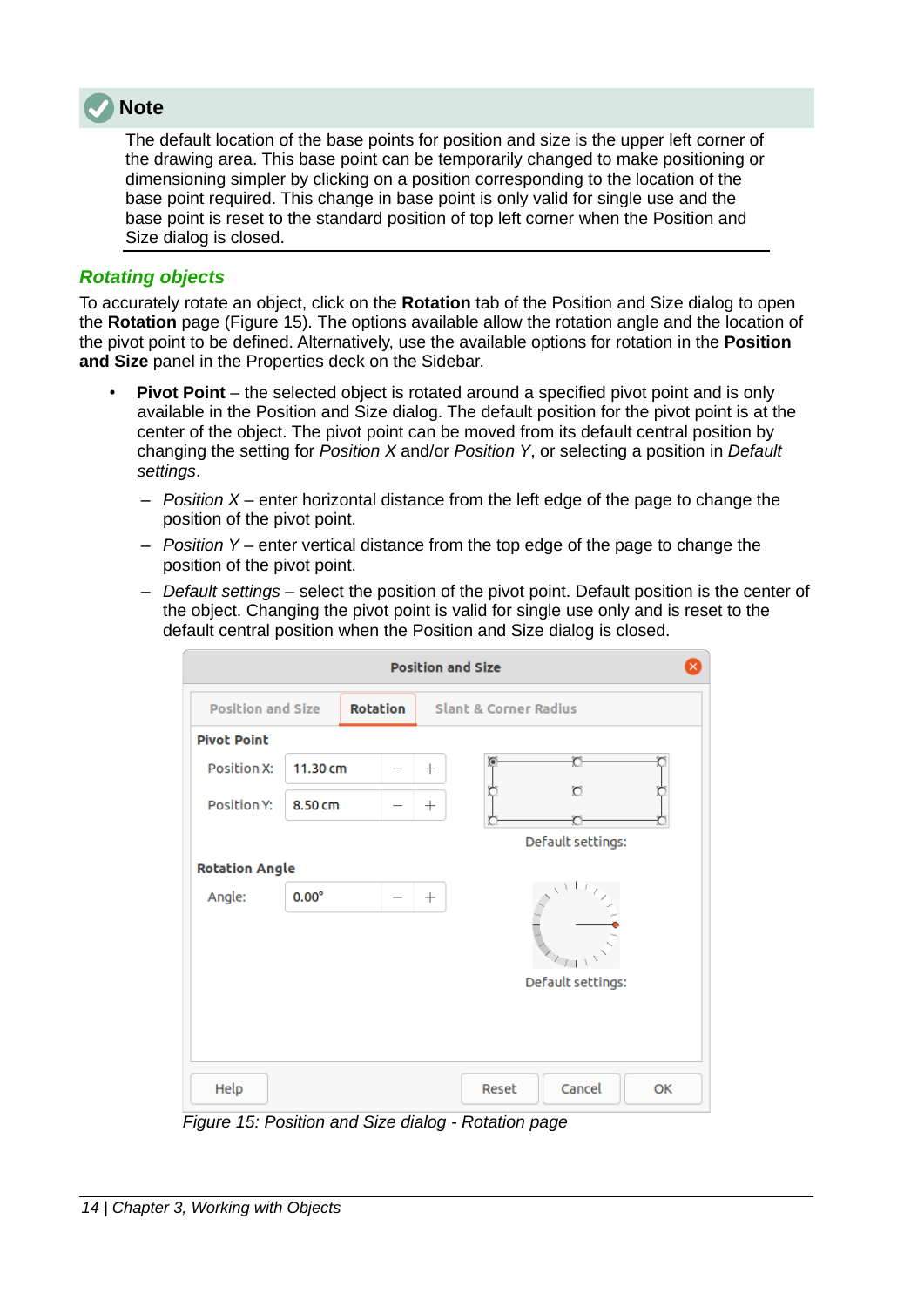- **Rotation Angle** specify the number of degrees required to rotate the selected object. This option is only available in the Position and Size dialog.
	- *Angle* enter the number of degrees that required to rotate the selected object.
	- *Default settings* click on the indicator to rotate the object. The number of degrees rotated is shown in the *Angle* box.
- **Rotation** click on the indicator to rotate the selected object, or set the angle in the *Select the angle for rotation* text box. This option is only available in the **Position and Size** panel in the Properties deck on the Sidebar.

#### <span id="page-14-0"></span>*Slant and corner radius*

To accurately set the corner radius or slant angle of an object, click on the **Slant & Corner Radius** tab of the Position and Size dialog (Figure [16](#page-14-1)). Options for slant and corner radius are only available in the Position and Size dialog.

- **Corner Radius** this option is only available for the corners of a rectangular or square object that has been created using the Legacy Rectangles toolbar. This toolbar is optional and is opened by going to **View > Toolbars > Legacy Rectangles** on the Menu bar. If this option is grayed out, the corner radius cannot set.
	- *Radius* enter the radius of the circle that is to be used to round corners. The larger the value for corner radius set, the rounder corners of a rectangle or square become.
- **Slant** slants the selected object along the bottom edge of the object.
	- *Angle* enter the angle of the slant axis. The slant angle relates to how much an object inclines or slants from its normal vertical position on a drawing.
- **Control Point 1** and **Control Point 2** these control points are special handles or dots that are available on some shapes and are used to change the properties of a shape. If these options are grayed out, then the shape does not have a special handle and coordinates cannot be set.

Enter a value to set the X and Y coordinates of the special handle in relation to the top left corner of the shape. The example shown in Figure [17](#page-15-2) shows the change in shape after adjusting the X coordinate of Control Point 1 of the special handle.

# **Note**

For more information on this special handle used for control points, see ["Changing](#page-20-1)  [object shape](#page-20-1)" on page [21](#page-20-1).

| <b>Position and Size</b> |          |                        |                                  |       |  |  |  |  |  |  |
|--------------------------|----------|------------------------|----------------------------------|-------|--|--|--|--|--|--|
| <b>Position and Size</b> | Rotation |                        | <b>Slant &amp; Corner Radius</b> |       |  |  |  |  |  |  |
| <b>Corner Radius</b>     |          | Slant                  |                                  |       |  |  |  |  |  |  |
| Radius:<br>0.00cm        | $^{+}$   | Angle:                 | $0.00^\circ$                     | $^+$  |  |  |  |  |  |  |
| <b>Control Point 1</b>   |          | <b>Control Point 2</b> |                                  |       |  |  |  |  |  |  |
| 0.00cm<br>Х:             | $+$      | $\times$               | 0.00cm                           | $\pm$ |  |  |  |  |  |  |
| Y:<br>0.00cm             | $+$      | Y:                     | 0.00cm                           | $\pm$ |  |  |  |  |  |  |

<span id="page-14-1"></span>*Figure 16: Position and Size dialog - Slant & Corner Radius page*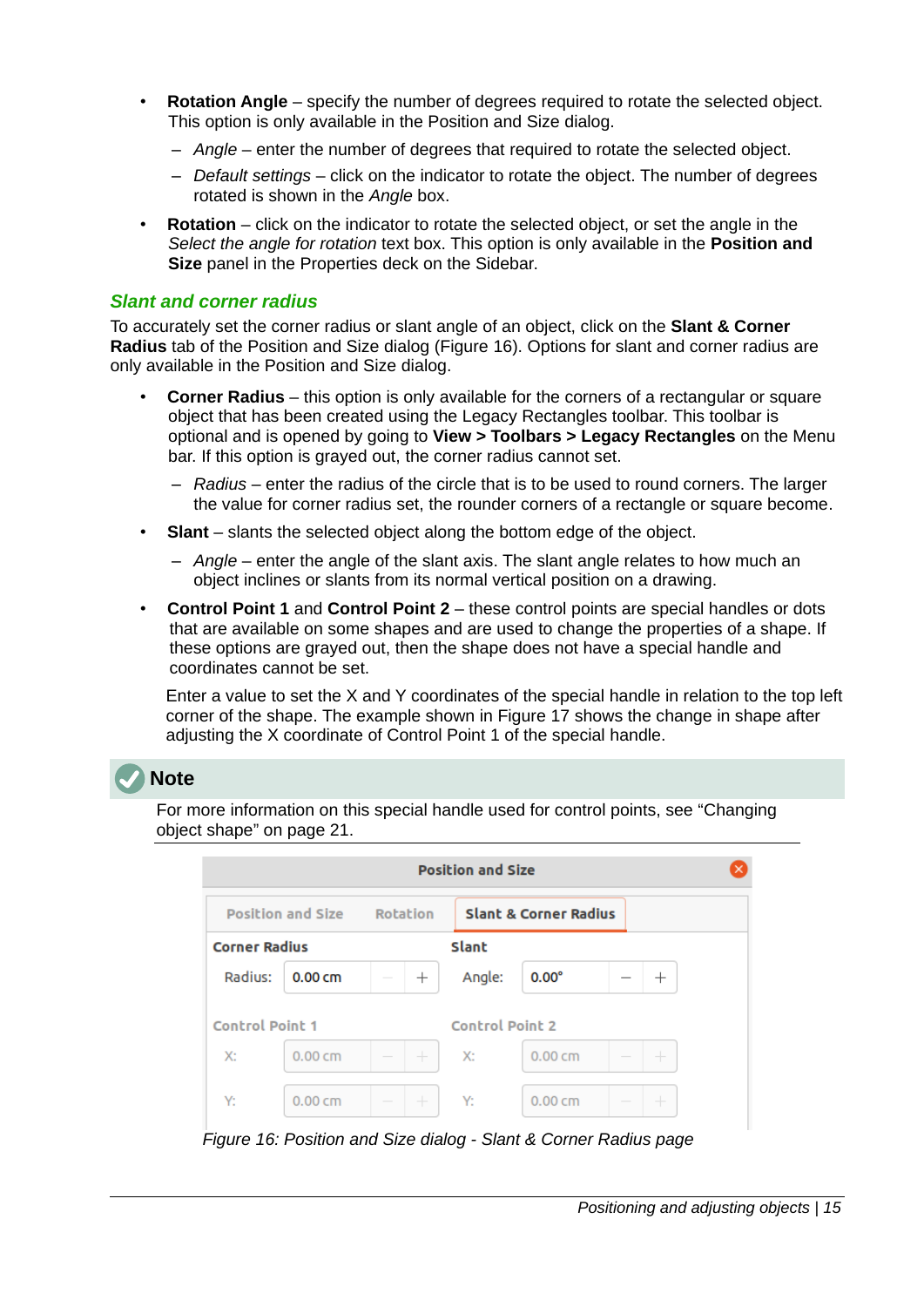<span id="page-15-2"></span>

Options - LibreOfficeDev Draw - Grid ▶ LibreOfficeDev Grid ▶ Load/Save Snap to grid ▶ Language Settings  $\Box$  Visible grid • LibreOfficeDev Draw Resolution Subdivision General View Horizontal:  $1.00 \text{ cm}$  $\overline{+}$ Horizontal:  $^{+}$ space(s) Grid Vertical:  $1.00 \text{ cm}$  $^{+}$ Vertical:  $\overline{4}$  $+$  $space(s)$ Print LibreOfficeDev Base Synchronize axes Charts Snap **Constrain Objects** Internet To snap lines When creating or moving objects  $\triangledown$  To the page margins  $\triangledown$  Extend edges □ To object frame When rotating:  $15.00^{\circ}$ □ To object points Point reduction: 15.00°  $\ddot{+}$ Snap range: 5 pixels  $+$ *Figure 18: Options LibreOffice Draw Grid dialog*

<span id="page-15-4"></span><span id="page-15-3"></span>

| <b>Options</b>             |  |                            |  |  |  |  |  |
|----------------------------|--|----------------------------|--|--|--|--|--|
| m                          |  | <b>HELA A A ER D ab ER</b> |  |  |  |  |  |
| Figure 19: Options toolbar |  |                            |  |  |  |  |  |

# <span id="page-15-1"></span>**Using grid and snap functions**

Objects can be positioned accurately and consistently using the grid and snap functions available in Draw. To make it easier to use the grid and snap functions, it is recommended to use the highest practical zoom value for a drawing. Two different functions can be used at the same time. For example, snapping to a guide line and the page edge. However, it is recommended to activate only those snap functions that are necessary.

# <span id="page-15-0"></span>**Configuring grid and snap functions**

To configure the grid and snap functions in a drawing, go to **Tools > Options > LibreOffice Draw > Grid** (macOS **LibreOffice > Preferences > LibreOffice Draw > Grid**) on the Menu bar to display the Grid dialog (Figure [18](#page-15-4)). The grid and snap functions can also be displayed and switched on or off using this dialog, right-clicking on a drawing and selecting options in the context menu, or using the tools on the Options toolbar (Figure [19\)](#page-15-3). If the Options toolbar is not open, go to **View > Toolbars > Options** on the Menu bar.

• **Grid** – specifies the settings for the configurable grid in a drawing and helps to determine the exact position of objects. Also, this grid can be set in line with the magnetic snap grid. If the snap grid is activated, but want to move or create individual objects without snap positions, keep the *Shift* key pressed to deactivate this function.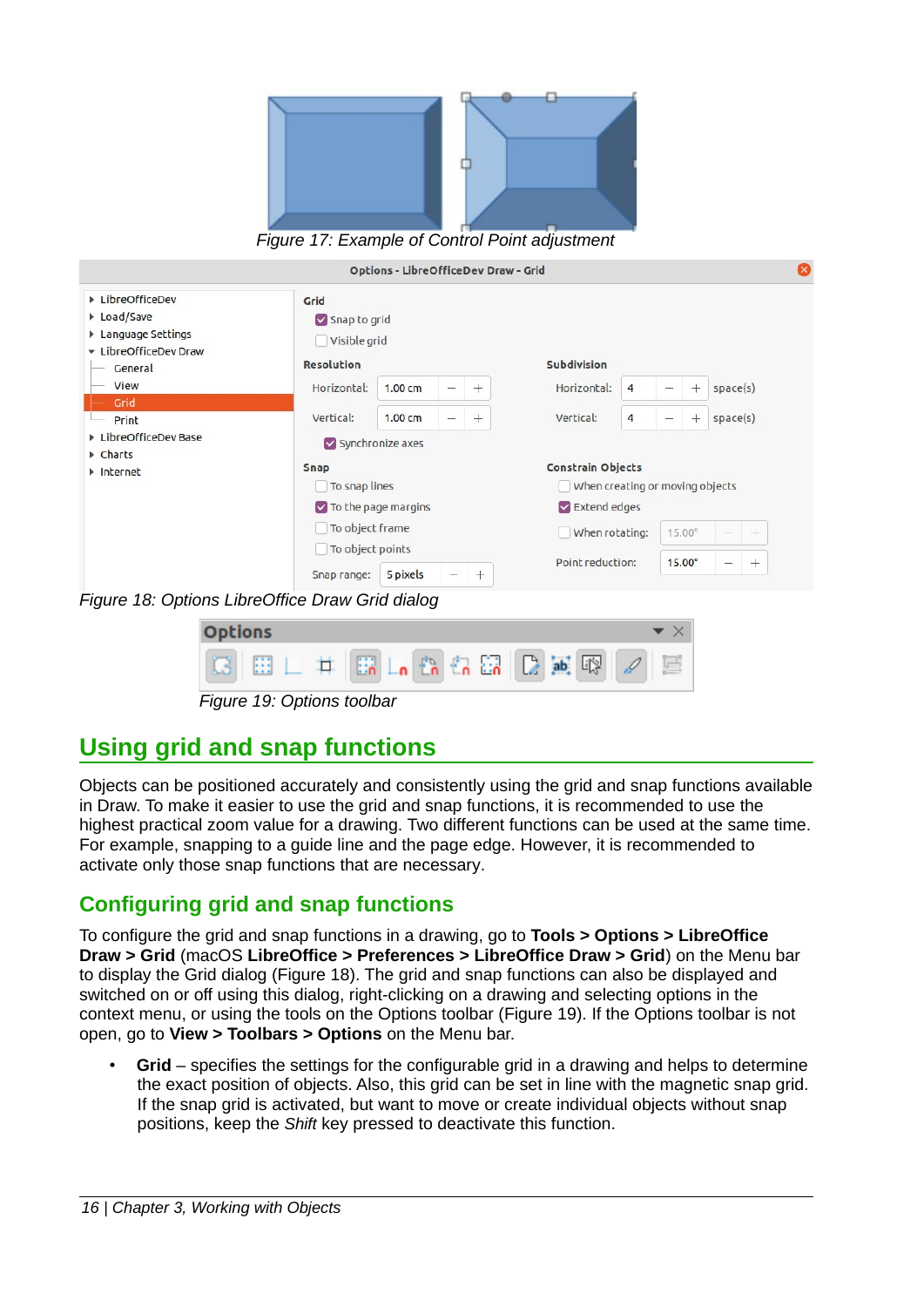- *Snap to grid* specifies whether to move frames, drawing elements, and controls only between grid points. To change the status of the snap grip only for the current action, drag an object while holding down the *Ctrl* key (macOS  $\mathcal{H}$ ).
- *Visible grid* specifies whether to display the grid.
- **Resolution**
	- *Horizontal* defines the unit of measure for the spacing between grid points on the X-axis.
	- *Vertical* defines the grid points spacing in the desired unit of measurement on the Y-axis.
	- *Synchronize axes* specifies whether to change the current grid settings symmetrically. The resolution and subdivision for the X and Y axes remain the same.
- **Subdivision**
	- *Horizontal* specify the number of intermediate spaces between grid points on the X-axis.
	- *Vertical* specify the number of intermediate spaces between grid points on the Y-axis.
- **Snap**
	- *To snap lines* snaps the edge of a dragged object to the nearest snap line when the click is released. This setting can also be defined using **Snap to Snap Guides** on the Options toolbar.
	- *To the page margins* specifies whether to align the contour of the graphic object to the nearest page margin. The cursor or a contour line of the graphics object must be in the snap range. This function can also be accessed using **Snap to Page Margins** in the Options toolbar.
	- *To object frame* specifies whether to align the contour of the graphic object to the border of the nearest graphic object. The cursor or a contour line of the graphics object must be in the snap range. This function can also be accessed with **Snap to Object Border** in the Options toolbar.
	- *To object points* specifies whether to align the contour of the graphic object to the points of the nearest graphic object. This only applies if the cursor or a contour line of the graphics object is in the snap range. This function can also be accessed with **Snap to Object Points** in the Options toolbar.
	- *Snap range* defines the snap distance between the cursor and the object contour. Snaps to a snap point if the cursor is closer than the distance selected.
- **Constrain Objects**
	- *When creating or moving objects* specifies that graphic objects are restricted vertically, horizontally or diagonally (45°) when creating or moving them. This setting can be temporarily deactivated by pressing the *Shift* key.
	- *Extend edges* specifies that a square is created based on the longer side of a rectangle when the *Shift* key is pressed before releasing the click. This also applies to an ellipse (a circle is created based on the longest diameter of the ellipse). When *Extend edges* is not selected, a square or a circle is created based on the shorter side or diameter.
	- *When rotating* specifies that graphic objects can only be rotated within the rotation angle that is selected. To rotate an object outside the defined angle, press the *Shift* key when rotating. Release the key when the desired rotation angle is reached.
	- *Point reduction* defines the angle for point reduction. When working with polygons, this maybe useful in reducing the editing points.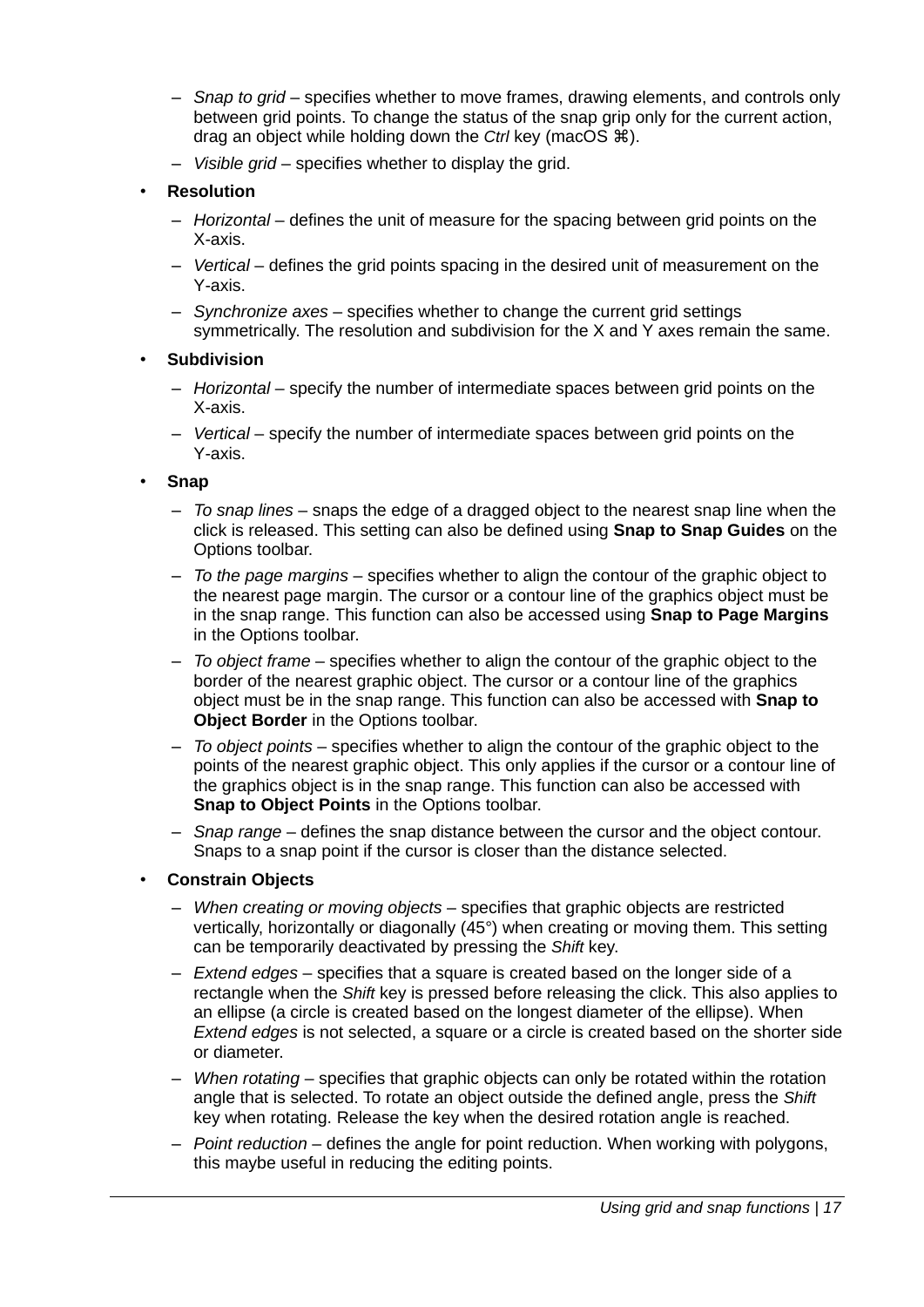# <span id="page-17-3"></span>**Snap to grid**

#### <span id="page-17-2"></span>*Using Snap to Grid*

Using **Snap to Grid** moves an object exactly onto a grid point in a drawing. This function can be switched on and off using one of the following methods:

- Go to **View > Snap Guides > Snap to Grid** on the Menu bar.
- Right-click on a drawing and select **Snap Guides > Snap to Grid** from the context menu.
- Click on **Snap to Grid** on the Options toolbar.

#### <span id="page-17-1"></span>*Displaying grid*

Displaying or turning off the grid in a drawing is done using one of the following methods:

- Go to **View > Grid and Helplines > Display Grid** on the Menu bar.
- Click on **Display Grid** on the Options toolbar.
- Right-click on a drawing and select **Grid and Helplines > Display Grid** from the context menu.
- Select **Visible grid** in the Options LibreOffice Draw Grid dialog.

#### <span id="page-17-0"></span>*Changing color of grid points*

By default and depending on the display and computer setup, the grid points are gray and are not always easy to see. To change the color of the grid points, go to **Tools > Options > LibreOffice > Application Colors** (macOS **LibreOffice > Preferences > LibreOffice > Application Colors**) to open the Application Colors dialog (Figure [20\)](#page-17-4). In **Drawing/Presentation**, select a more suitable color for the grid from the drop-down list.

| • LibreOffice                              | <b>Color Scheme</b>        |                |                                       |
|--------------------------------------------|----------------------------|----------------|---------------------------------------|
| <b>User Data</b><br>General                | LibreOffice<br>Scheme:     |                | Delete<br>Save<br>$\mathcal{P}$       |
| View                                       | <b>Custom Colors</b>       |                |                                       |
| Print                                      | On User interface elements |                | Color setting                         |
| Paths                                      | General                    |                |                                       |
| Fonts                                      | Document background        |                | Automatic<br>$\overline{\nabla}$      |
| Security                                   |                            |                |                                       |
| Personalization                            | Text boundaries            |                | Automatic<br>$\overline{\mathbf{v}}$  |
| <b>Application Colors</b><br>Accessibility | Application background     |                | Automatic<br>$\mathbf{v}$             |
| Advanced                                   | Object boundaries          |                | Automatic<br>$\mathbf{v}$             |
| Online Update<br>OpenCL                    | Table boundaries           |                | Automatic<br>$\mathbf{v}$             |
| ▶ Load/Save                                | Font color                 |                | Automatic<br>$\overline{\phantom{a}}$ |
| ▶ Language Settings<br>LibreOffice Draw    | Unvisited links            |                | Automatic<br>$\overline{\phantom{a}}$ |
| LibreOffice Base<br>Charts                 | Visited links              |                | Automatic<br>$\overline{\mathbf{v}}$  |
| Internet                                   | AutoSpellcheck             |                | Automatic<br>$\overline{\mathbf{v}}$  |
|                                            | <b>Smart Tags</b>          |                | Automatic<br>$\overline{\mathbf{v}}$  |
|                                            | Shadows                    |                | Automatic<br>$\mathbf{v}$             |
| Help                                       |                            | Apply<br>Reset | Cancel<br>OK                          |

<span id="page-17-4"></span>*Figure 20: Options LibreOffice Application Colors dialog*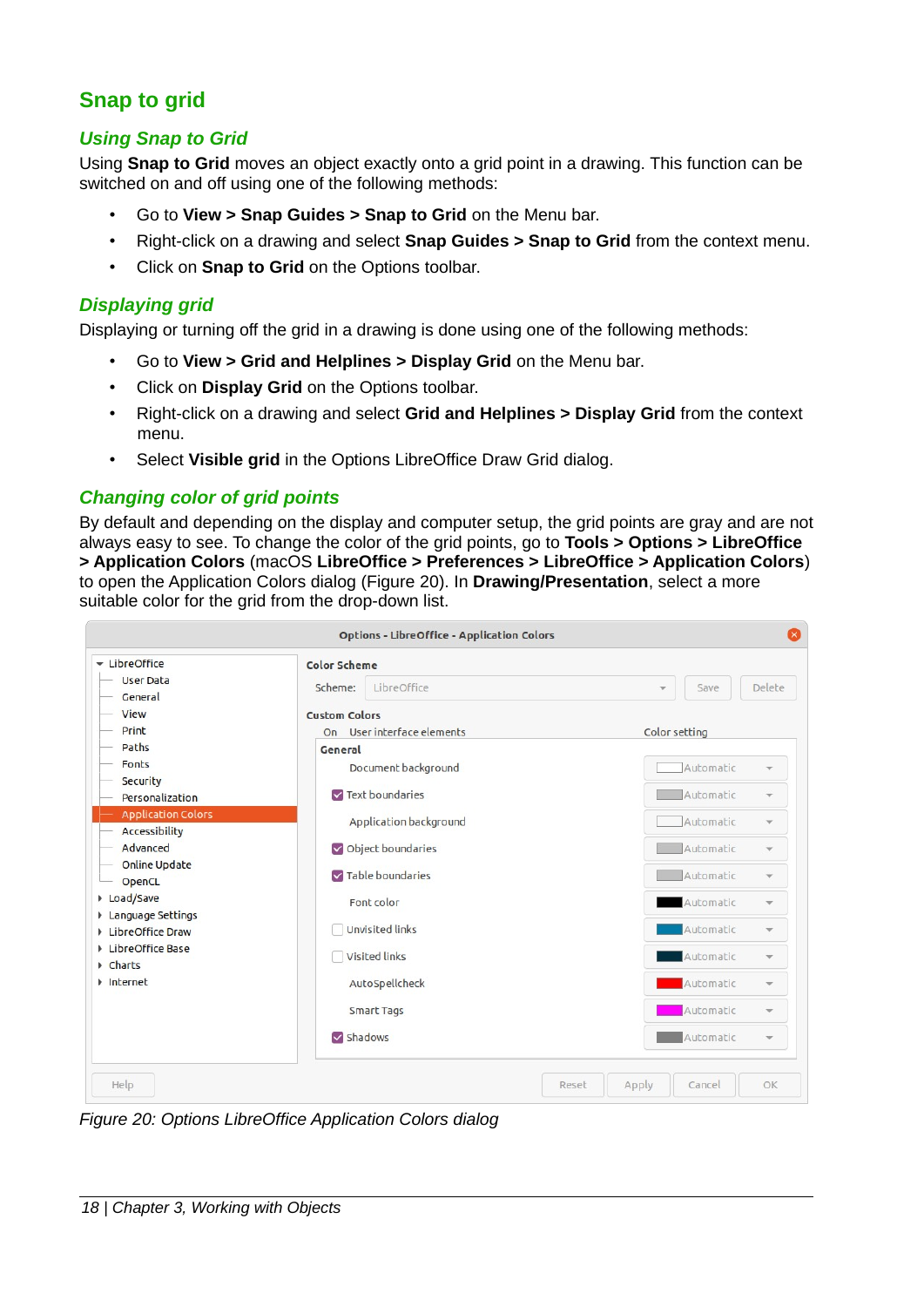# <span id="page-18-2"></span>**Snap points and lines**

Unlike the grid, snap lines and snap points can be inserted when to position an object to a specific position on a drawing. Snap lines can either be horizontally or vertically and appear as dashed lines. Snap points appear as small crosses with dashed lines. Snap points and snap lines do not appear in printed output.

#### <span id="page-18-1"></span>*Inserting snap points and snap lines*

To insert a snap point or snap line, go to **Insert > Snap Guide** on the Menu bar to open the New Snap Object dialog (Figure [21](#page-18-4)).

- **Position** sets the position of a selected snap point or line relative to the top left corner of the page.
	- $\overline{X}$ : enter the amount of space required between the snap point or line and the left edge of the page.
	- *Y:* enter the amount of space required between the snap point or line and the top edge of the page.
- **Type** specifies the type of snap object being inserted.
	- *Point* inserts a snap point.
	- *Vertical* inserts a vertical snap line.
	- *Horizontal* inserts a horizontal snap line.



*Figure 21: New Snap Object dialog*

#### <span id="page-18-0"></span>*Displaying snap points and lines*

Displaying or turning off snap points and lines in a drawing can be done using one of these methods:

- <span id="page-18-4"></span>• Go to **View > Snap Guides > Display Snap Guides** on the Menu bar.
- Click on **Display Snap Guides** in the Options toolbar.
- Right-click on a drawing and select **Snap Guides > Display Snap Guides** from the context menu.

#### <span id="page-18-3"></span>*Editing snap points and lines*

To edit a snap point, right-click on the snap point and select **Edit Snap Point** from the context menu to open the Edit Snap Point dialog (Figure [22](#page-19-4)). Enter new X and Y coordinate settings for the snap point and click **OK**. Alternatively, drag a snap point to a new position on a drawing.

To edit a snap line, right-click on the snap line and select **Edit Snap Line** from the context menu to open the Edit Snap Line dialog (Figure [23](#page-19-3)). Enter a new X coordinate setting for vertical snap lines or a new Y coordinate setting for horizontal snap lines and click **OK**. Alternatively, drag a snap line to a new position on a drawing.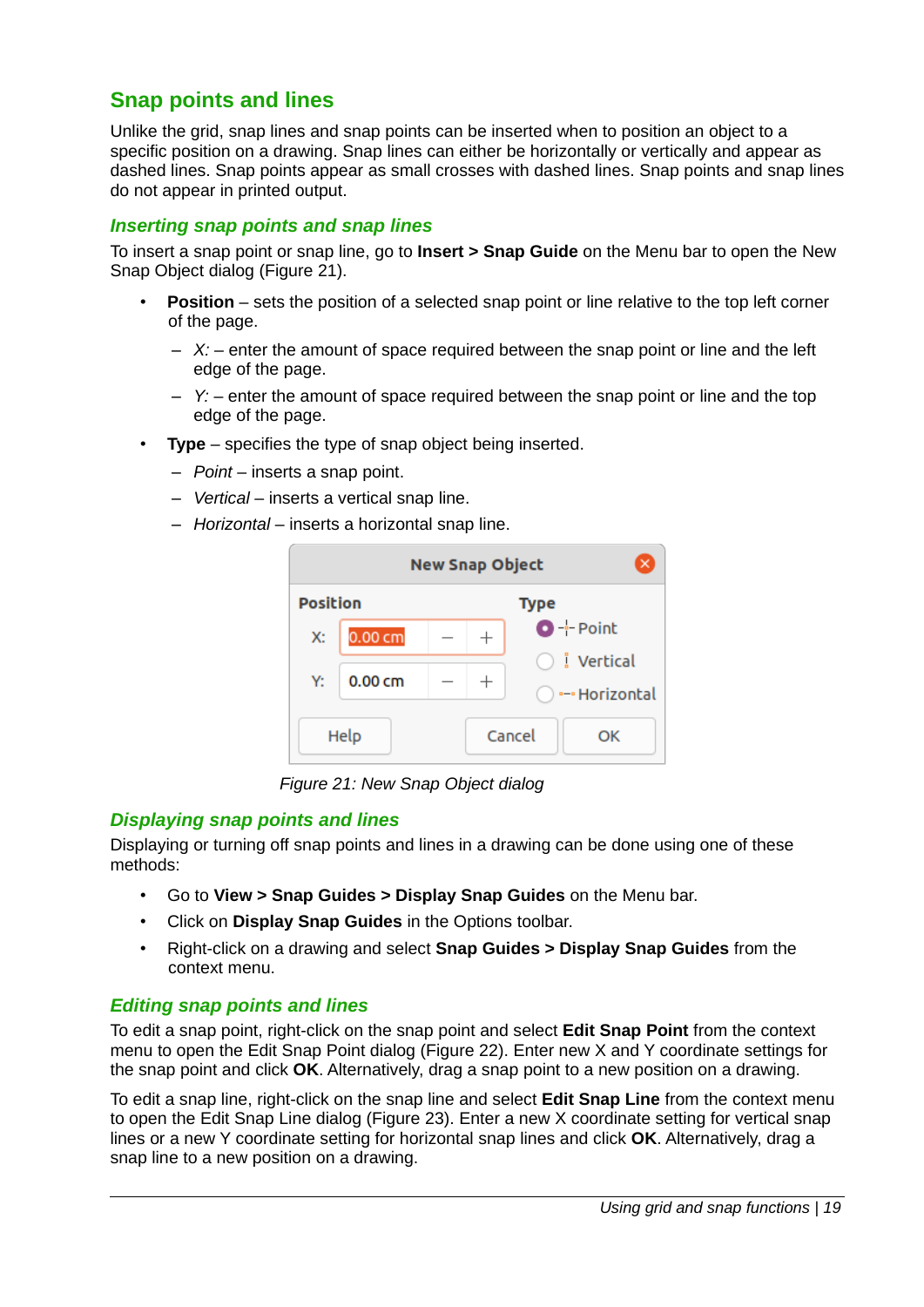| <b>Edit Snap Point</b><br>×           |                   |  |  |  |  |  |  |
|---------------------------------------|-------------------|--|--|--|--|--|--|
| <b>Position</b>                       |                   |  |  |  |  |  |  |
| Х:                                    | $5.00 \text{ cm}$ |  |  |  |  |  |  |
| Υ:                                    | 5.00 cm           |  |  |  |  |  |  |
| <b>Delete</b><br>Help<br>Cancel<br>OK |                   |  |  |  |  |  |  |

<span id="page-19-4"></span>*Figure 22: Edit Snap Point dialog*

| <b>Edit Snap Line</b>          |         |               |                                  |  |  |  |  |
|--------------------------------|---------|---------------|----------------------------------|--|--|--|--|
| <b>Position</b>                |         |               |                                  |  |  |  |  |
| X:                             | 3.00 cm |               | $\hspace{0.1mm} +\hspace{0.1mm}$ |  |  |  |  |
| Y:                             |         | $\frac{1}{2}$ |                                  |  |  |  |  |
| Delete<br>Help<br>Cancel<br>OK |         |               |                                  |  |  |  |  |

<span id="page-19-3"></span>*Figure 23: Edit Snap Line dialog*

#### <span id="page-19-2"></span>*Deleting snap points and lines*

To delete a snap point, drag it back to a ruler or right-click on the snap point and select **Delete Snap Point** from the context menu. To delete a snap line, drag it back to the ruler or right-click on the snap line and select **Delete Snap Line** from the context menu.

### <span id="page-19-1"></span>*Configuring snap range*

To configure the snap range of when an object snaps to position

- 1) Go to **Tools > Options > LibreOffice Draw > Grid** (macOS **LibreOffice > Preferences > LibreOffice Draw > Grid**) on the Menu bar to open the Options LibreOffice Grid dialog.
- 2) Enter the number of pixels to set the proximity of when the object will snap into position in the *Snap range* box. The default setting is 5 pixels.
- 3) Click **OK** to set the new snap range and close the dialog.

# <span id="page-19-0"></span>**Using Helplines**

Helplines are a function in Draw to help in positioning of objects. Helplines can be displayed while the object is being moved. They extend from the edges of the object to the rulers at the top and left side of a drawing and do not have a snap function (Figure [24](#page-20-3)).

To use guide lines, go to **Tools > Options > LibreOffice Draw > View** (macOS **LibreOffice > Preferences > LibreOffice Draw > View**) on the Menu bar to open the Options LibreOffice Draw View dialog (Figure [25](#page-20-2)) and select *Helplines when moving* option or click *Helplines While Moving* in the Options toolbar.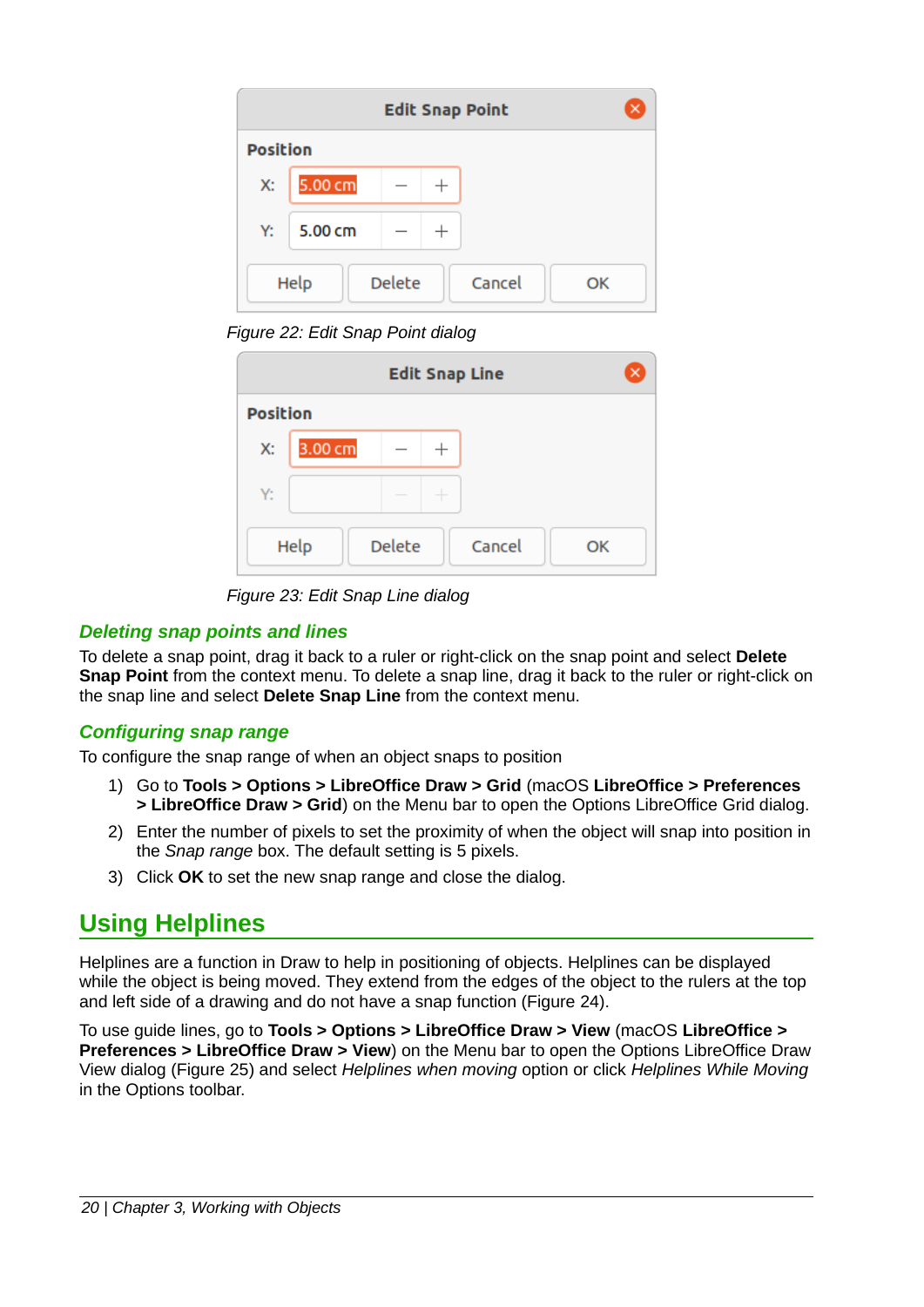

<span id="page-20-3"></span>*Figure 24: Helplines while moving*



# <span id="page-20-2"></span><span id="page-20-1"></span>**Changing object shape**

# <span id="page-20-0"></span>**Regular shapes**

When drawing certain regular shapes, one or more dots (special handles) are displayed in a different color to the selection handles when an object is selected. When the cursor hovers over one of these dots, it changes shape. Clicking and dragging on one of these dots modifies the shape of the object. For example, increasing the corner radius of a rounded rectangle or square, changes the angles of an arc, and so on. These dots perform different functions according to the shape selected.



Regular shapes can also be changed after conversion to a curve or polygon and editing the points. See ["Curves and polygons"](#page-23-3) on page [24](#page-23-3) and "[Editing points"](#page-23-0) on page [24](#page-23-0) for more information.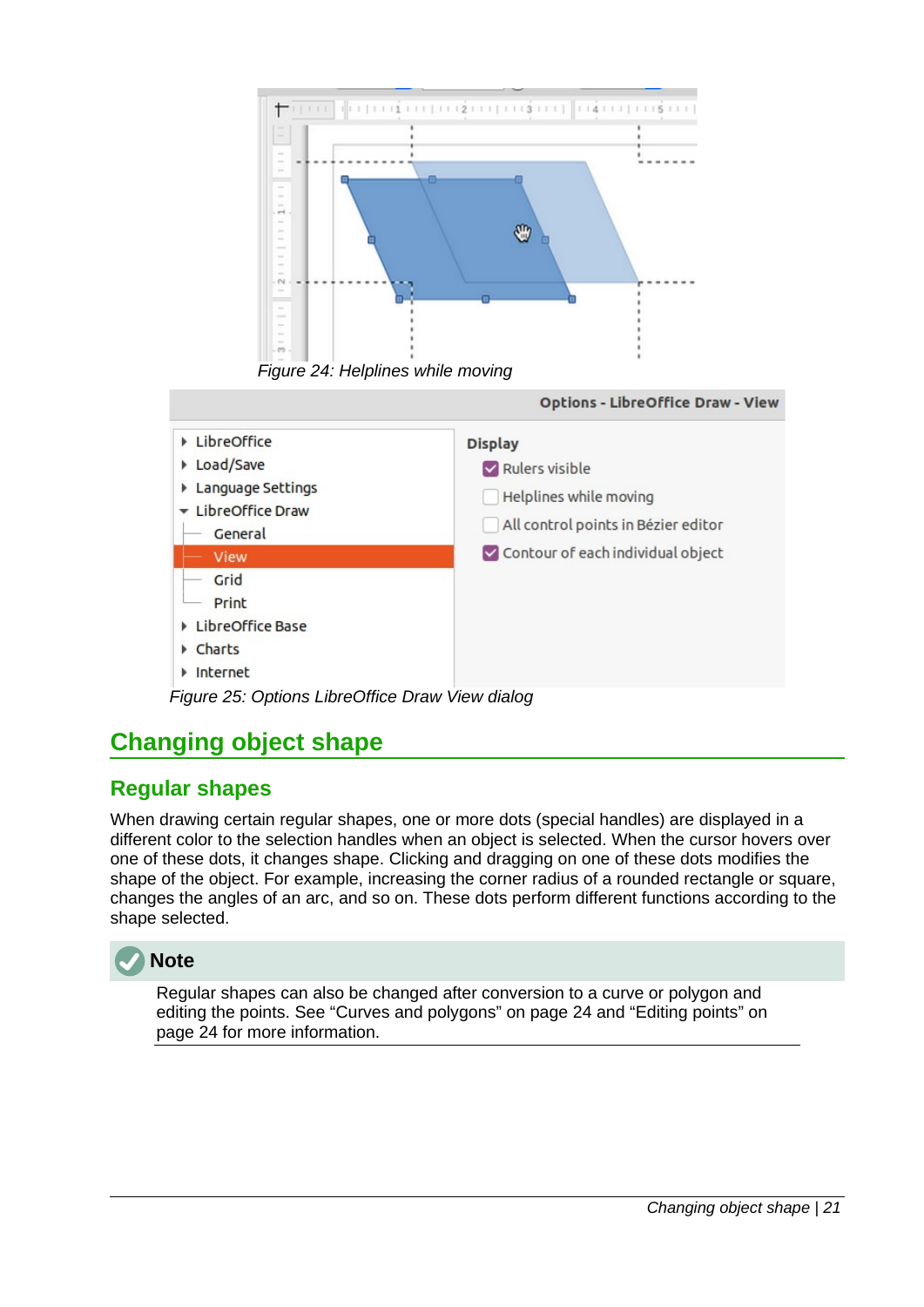#### <span id="page-21-1"></span>*Basic shapes*

Refer to Figure [26](#page-21-3) to identify the following shapes with adjustment dots.

| <b>Basic Shapes</b>             |  |
|---------------------------------|--|
| <b>□□□□□▽▽○◇○○△△△◇○○○□□</b> ☆□◎ |  |

#### *Figure 26: Basic Shapes sub-toolbar*

- <span id="page-21-3"></span>• **Rectangle, Rounded** – changes the radius of the curve that replaces the angled corners of a rectangle or square.
- **Square, Rounded** changes the radius of the curve that replaces the angled corners of a rectangle or square.
- **Parallelogram** changes the internal angles between the sides.
- **Trapezoid** changes the internal angles between the sides.
- **Circle Pie** changes the size of the filled sector.
- **Block Arc** changes both internal diameter and size of the filled area.
- **Isosceles Triangle** changes the shape and type of the triangle.
- **Hexagon** changes the internal angles between the sides.
- **Octagon** changes the internal angles between the sides.
- **Cylinder** changes the perspective.
- **Cube** changes the perspective.
- **Folded Corner** changes the size of the folded corner.
- **Cross** changes the thickness of the four arms of the cross.
- **Frame** changes the thickness of the frame.
- **Ring** changes the internal diameter of the ring.

#### <span id="page-21-0"></span>*Symbol Shapes*

Refer to Figure [27](#page-21-2) to identify the following shapes with adjustment dots.

#### **Symbol Shapes**



#### <span id="page-21-2"></span>*Figure 27: Symbol Shapes sub-toolbar*

- **Smiley Face** changes the smile on the face.
- **Heart** changes the shape of the symbol.
- **Sun** changes the shape of the symbol.
- **Moon** changes the shape of the symbol.
- **Prohibited** changes the thickness of the ring and the diagonal bar.
- **Square Bevel** changes the thickness of the bevel.
- **Octagon Bevel** changes the thickness of the bevel.
- **Diamond Bevel** changes the thickness of the bevel.
- **Double Bracket** changes the curvature of the bracket.
- **Left Bracket** changes the curvature of the bracket.
- **Right Bracket** changes the curvature of the bracket.
- **Double Brace** changes the curvature of the bracket.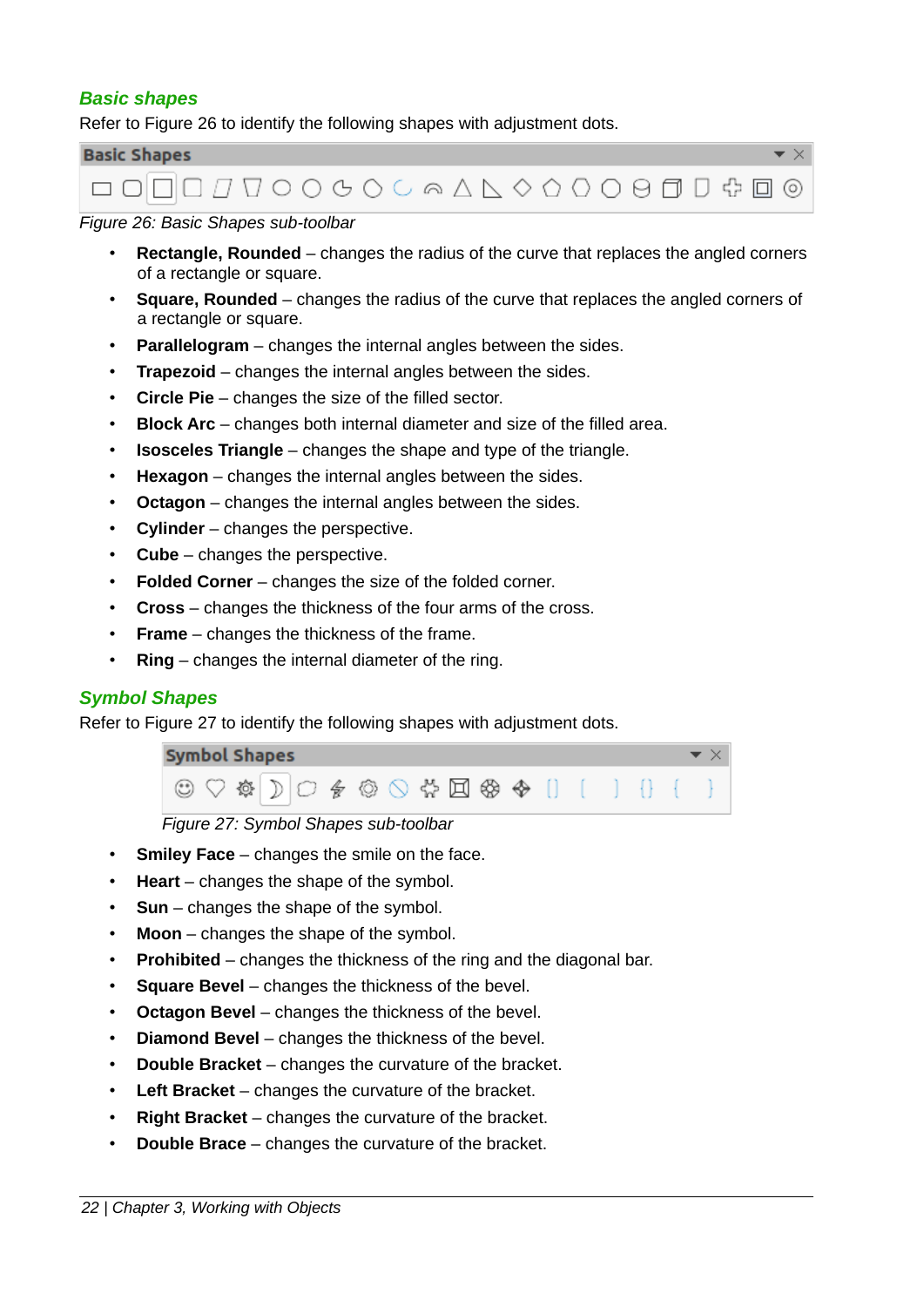- **Left Brace** changes the curvature of the brace and the position of the point.
- **Right Brace** changes the curvature of the brace and the position of the point.

#### <span id="page-22-1"></span>*Block Arrows*

Refer to Figure [28](#page-22-3) to identify the following shapes with adjustment dots.



#### *Figure 28: Block Arrows sub-toolbar*

- <span id="page-22-3"></span>• **Right Arrow** – changes the shape and thickness of the arrow.
- **Left Arrow** changes the shape and thickness of the arrow.
- **Down Arrow** changes the shape and thickness of the arrow.
- **Up Arrow** changes the shape and thickness of the arrow.
- **Left and Right Arrow** changes the shape and thickness of the arrow.
- **Up and Down Arrow** changes the shape and thickness of the arrow.
- **Circular Arrow** changes the shape and thickness of the arrow.
- **4-way Arrow** changes the shape and thickness of the arrow.
- **Chevron** changes the angle between the sides and the shape.
- **Pentagon** changes the angle between the sides and the shape.
- **Striped Right Arrow** changes the shape and thickness of the arrow.
- **Up, Right and Down Arrow** changes the shape and thickness of the arrow.
- **Notched Right Arrow** changes the shape and thickness of the arrow.
- **Up and Right Arrow** changes the shape and thickness of the arrow.
- **Right Arrow Callout** changes the shape and thickness of the callout.
- **Left Arrow Callout** changes the shape and thickness of the callout.
- **Down Arrow Callout** changes the shape and thickness of the callout.
- **Up Arrow Callout** changes the shape and thickness of the callout.
- **Left and Right Arrow Callout** changes the shape and thickness of the callout.
- **Up and Down Arrow Callout** changes the shape and thickness of the callout.
- **4-way Arrow Callout** changes the shape and thickness of the callout.
- **Up and Right Arrow Callout** changes the shape and thickness of the callout.

#### <span id="page-22-0"></span>*Callouts*

For all callouts (Figure [29](#page-22-2)) use the adjustment dots to change the length, position and angle of the pointer.



<span id="page-22-2"></span>*Figure 29: Callouts sub-toolbar*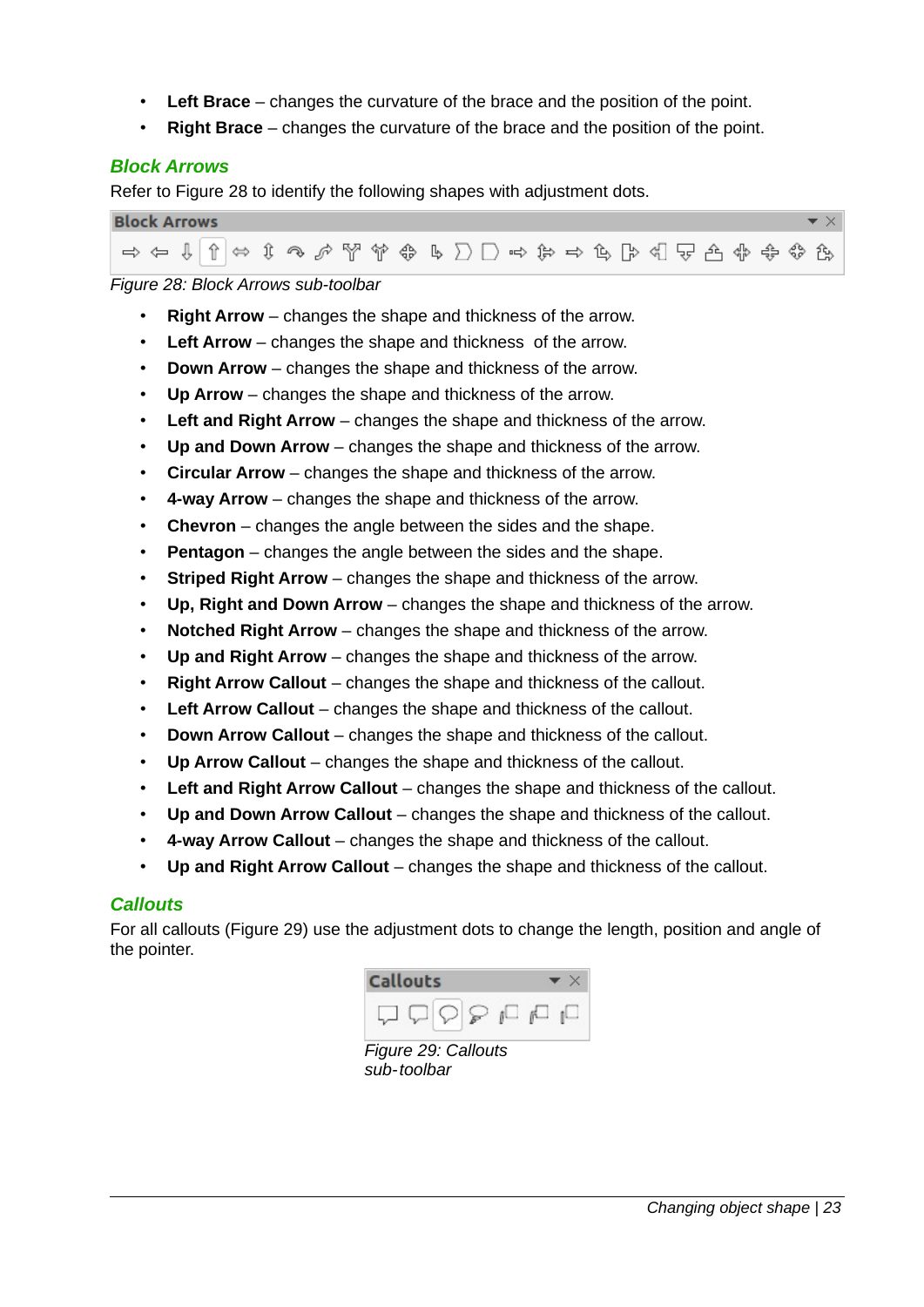#### <span id="page-23-4"></span>*Stars and Banners*

Refer to Figure [30](#page-23-5) to identify the following shapes with adjustment dots.



### <span id="page-23-6"></span><span id="page-23-5"></span>*Figure 30: Stars and Banners sub-toolbar*

- **4-Point Star** changes the thickness and shape of the star points.
- **8-Point Star** changes the thickness and shape of the star points.
- **24-Point Star** changes the thickness and shape of the star points.
- **Vertical Scroll** changes the width and shape of the scroll.
- **Horizontal Scroll** changes the width and shape of the scroll.
- **Doorplate** changes the inward curvature of the corners.

### <span id="page-23-3"></span>**Curves and polygons**

#### <span id="page-23-2"></span>*Bézier curves*

The editing of curves and polygons depends on the mathematics of Bézier curves $<sup>1</sup>$  $<sup>1</sup>$  $<sup>1</sup>$ . Explaining</sup> Bézier curves goes beyond this scope of this chapter. See Chapter 11, Advanced Draw Techniques for more information on drawing and manipulating Bézier curves.

Editing a Bézier curve consists in principle of moving points or tangents passing through these points. Each tangent has one control point at each end and a junction point where it meets the curve. The relative angle and distance between control points determine the shape of the curve. Figure [31](#page-24-2) shows what happens to a basic square and changing only one point on the square.

#### <span id="page-23-1"></span>*Converting objects to curve or polygon*

When changing the shape of an object and before modifying the points on an object, it must be converted to a curve or a polygon. Depending on what kind of shape and effect required to produce using one of the following methods to create a curve or a polygon:

- After selecting an object, go to **Shape > Convert** on the Menu bar and select either **To Curve** or **To Polygon**.
- Right click on an object and select **Convert > To Curve** or **To Polygon** from the context menu.

# <span id="page-23-0"></span>**Editing points**

Many different shapes can be created by moving either the point itself, or one or both of the round handle points at either end of the tangent, as shown in Figure [31](#page-24-2). Points can be added, deleted, or points type changed using tools available on the Edit Points toolbar (Figure [32\)](#page-24-1).

After converting a shape to a curve or polygon, object points are edited as follows:

- 1) Select the object and switch to points editing mode using one of the following methods.
	- Go to **Edit > Points** on the Menu bar.
	- Click on the **Points** tool on the Standard toolbar.
	- Right click on the converted object and select **Points** from the context menu.
	- Use the keyboard shortcut *F8*.
- <span id="page-23-7"></span>[1](#page-23-6) Bézier curves were invented by Pierre Bézier, who developed the technique in the 1960s and was an engineer working with the Renault car manufacturer. The technology was intended to make modeling the surface of vehicles easier.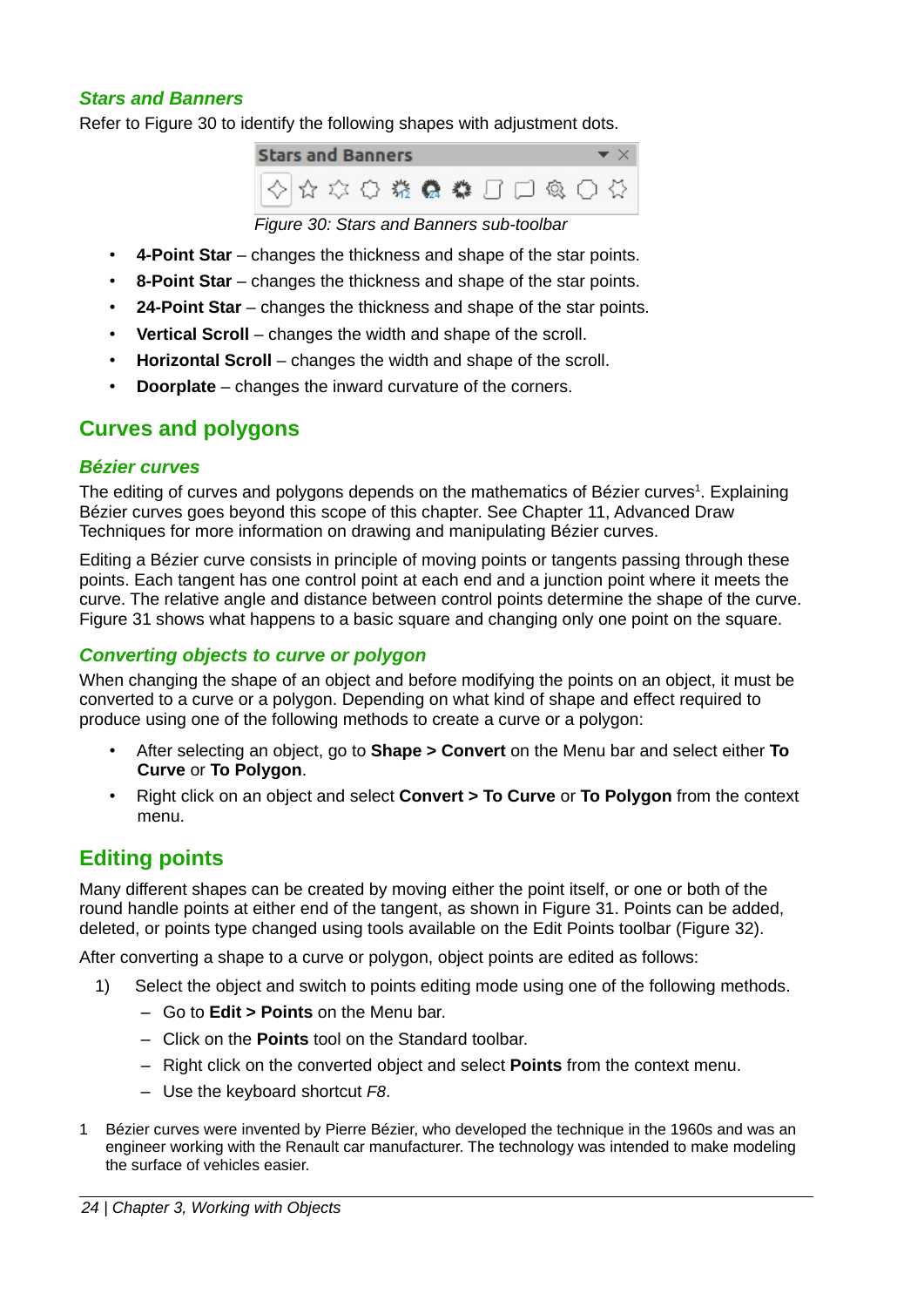

*Figure 31: Creating different shapes by changing the tangent*

<span id="page-24-2"></span>

<span id="page-24-1"></span>*Figure 32: Edit Points toolbar*

# **Note**

After switching to points editing mode, the selection handles become points. The number of points may increase or reduce in number. This change in number depends on the shape of the object and is normal behavior.

- 2) Click on an object point to change the object shape. The Edits Points toolbar opens and the tools become active when a point is selected. Tangents also appear attached to the selected point.
- 3) Use the various tools on the Edit Points toolbar to add, delete, or change the point type.
- 4) Click on and drag the point to move the point and change the object shape.
- 5) If the selected object is a curve, click on and drag the round points at the end of a tangent to make further changes to the object shape.
- 6) When satisfied with the shape, click outside of the object to cancel points editing mode and close the Edit Points toolbar.

# <span id="page-24-0"></span>**Point types**

The available tools on the Edit Points toolbar depend on the object and type of object point that has been selected.

- **Move Points** activates a mode allowing movement of points. Click, hold and drag the selected point to another location. The object border follows the movement on both sides of the selected point to the next point on each side of the selected point.
- **Insert Points** activates the insert mode and allows points to be inserted. Points can also be moved. A point is inserted onto the selected object each time there is a click made and the object changes shape to include the new point into the border of the object. The inserted point is a smooth point.
- **Delete Points** used to delete points from the selected object. Select **Delete Points** and then click on a point to delete it. To delete several points, hold down the *Shift* key as each point is selected for deletion, then click on **Delete Points**.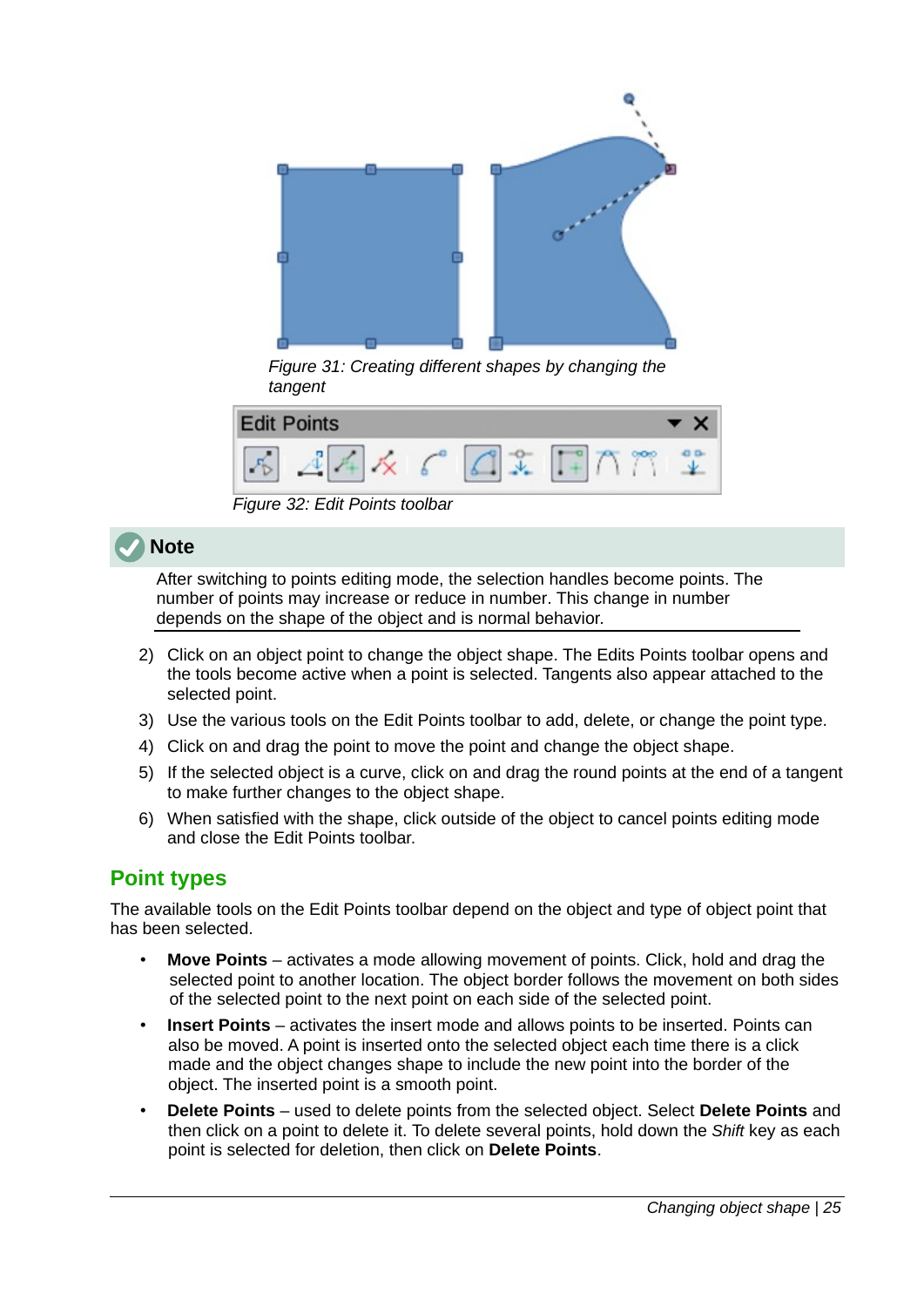• **Convert To Curve** – converts a curve into a straight line or a straight line into a curve. If a single point is selected, the curve before the point will be converted. If two points are selected, the curve between both points will be converted. If more than two points are selected and each time this icon is clicked, a different portion of the curve will be converted. If necessary, round points are converted into corner points and corner points are converted into round points.

If a section of the curve is a straight line, the end points of the line have a maximum of one control point each. They cannot be modified to round points unless the straight line is converted back to a curve.

- **Close Bézier** closes a curve. A curve is closed by connecting the last point with the first point, indicated by an enlarged square.
- **Split Curve** select the point or points where the curve will be split, then click on **Split Curve**.
- **Corner Point** converts the selected point or points into corner points. Corner points have two movable control points, which are independent from each other. A curved line, therefore, does not go straight through a corner point, but forms a corner.

To create a corner point, a smooth or a symmetrical point must be inserted first and then converted to a corner point by clicking on **Corner Point**.

- **Smooth Transition--** converts a corner point or symmetrical point into a smooth point. Both control points of the corner point are aligned in parallel, and can only be moved simultaneously. The control points may differentiate in length, allowing variation in the degree of curvature.
- **Symmetric Transition** converts a corner point or a smooth point into a symmetrical point. Both control points of the corner point are aligned in parallel and have the same length. They can only be moved simultaneously and the degree of curvature is the same in both directions.
- **Eliminate Points** marks selected points for deletion. This happens if the point is located on a straight line. If converting a curve or a polygon using **Convert to Curve** into a straight line or alter a curve using the cursor so that a point lies on the straight line, the selected point is removed. The angle from which the point reduction is to take place is 15° by default.

# <span id="page-25-1"></span>**Tangents**

Before using tangents on an object, the object must be converted to a curve. Tangents are only used on curves. If an object has been converted to a polygon and a tangent is added, the object is automatically converted to a curve.



The angle that a tangent relates to an object shape can be changed by clicking on one of the tangent control points at the end of a tangent and moving it with the cursor. As the tangent angle is changed, the shape of the object changes in response.

#### <span id="page-25-0"></span>*Symmetric transition*

Symmetric transition converts a corner point or a smooth point into a symmetrical point. The tangents have the same length and are aligned in a straight line, as shown in Figure [33](#page-26-2). The tangents can only be moved simultaneously and the degree of curvature is the same in both directions.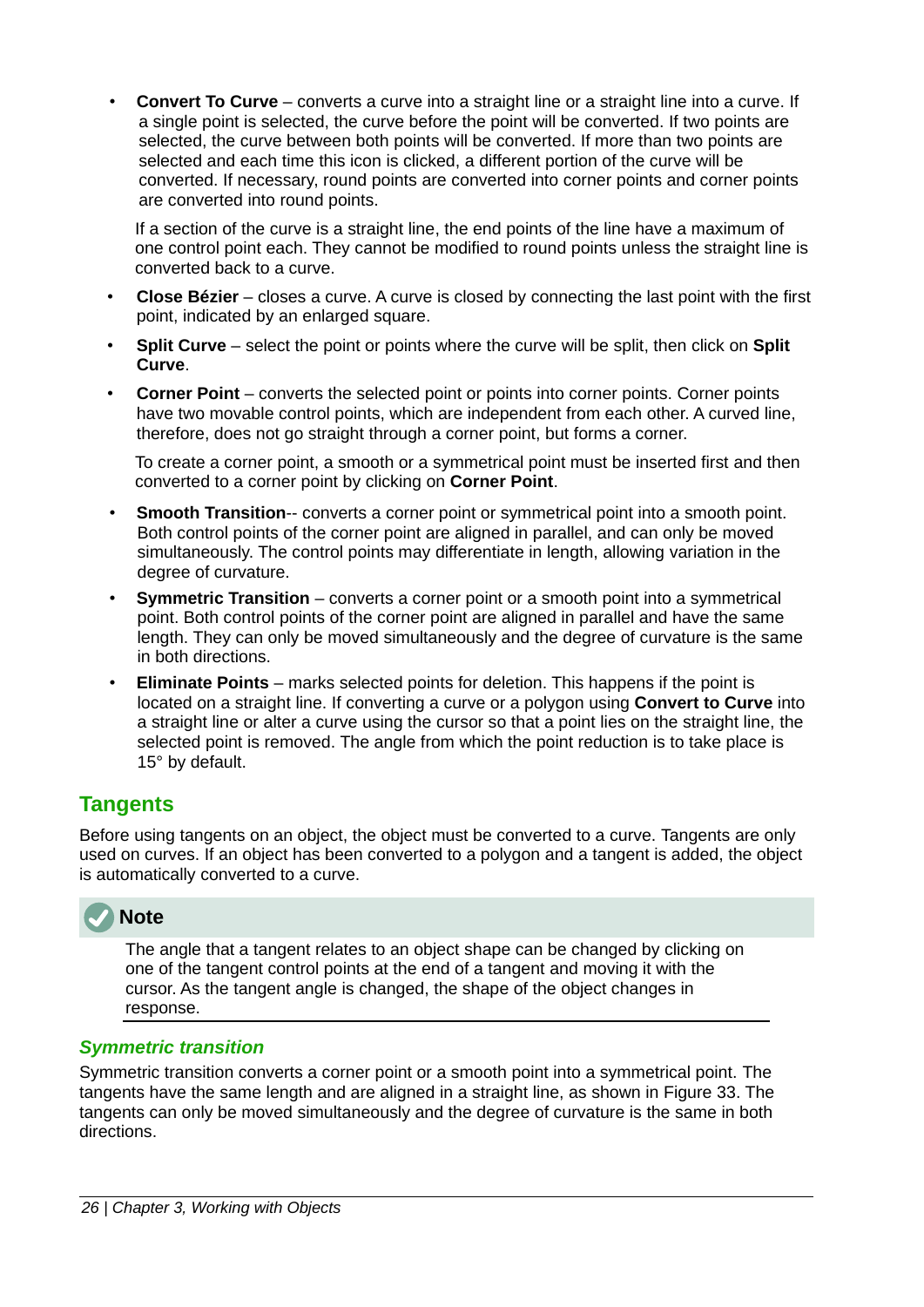

*Figure 33: Symmetric transition*

- <span id="page-26-2"></span>1) Convert the object to a curve or polygon.
- 2) Switch the selected object into editing points mode and open the Edit Points toolbar.
- 3) Select the point to be changed to a symmetrical point.
- 4) Click on **Symmetric Transition** in the Edit Points toolbar. The straight line on each side of the symmetric transition point is converted to a curve.
- 5) Click and drag one of the tangent control handles to change the curvature and shape of the object. Any change to one tangent is carried over symmetrically to the other tangent.

#### <span id="page-26-0"></span>*Smooth transition*

Smooth transition converts a corner point or symmetrical point into a smooth point. The tangents are aligned in a straight line and can only be moved simultaneously. The tangents can have different lengths with the curvature controlled by the longest tangent being the largest curvature, as shown in Figure [34.](#page-26-3)



<span id="page-26-3"></span>*Figure 34: Smooth transition*

- 1) Convert the object to a curve or polygon.
- 2) Switch the selected object into editing points mode and open the Edit Points toolbar.
- 3) Select the point to be changed to a symmetrical point.
- 4) Click on **Smooth Transition** on the Edit Points toolbar.
- 5) Click and drag one of the tangent control handles to change the shape of the object. This creates an asymmetric tangent with the largest curvature on the tangent longest side.

#### <span id="page-26-1"></span>*Corner point*

Converts a selected point or points into corner points. Corner points have two movable control points, which are independent from each other. It is possible to independently change the angle on each side of a tangent using the central point of the tangent as a corner point, as shown in Figure [35](#page-27-3).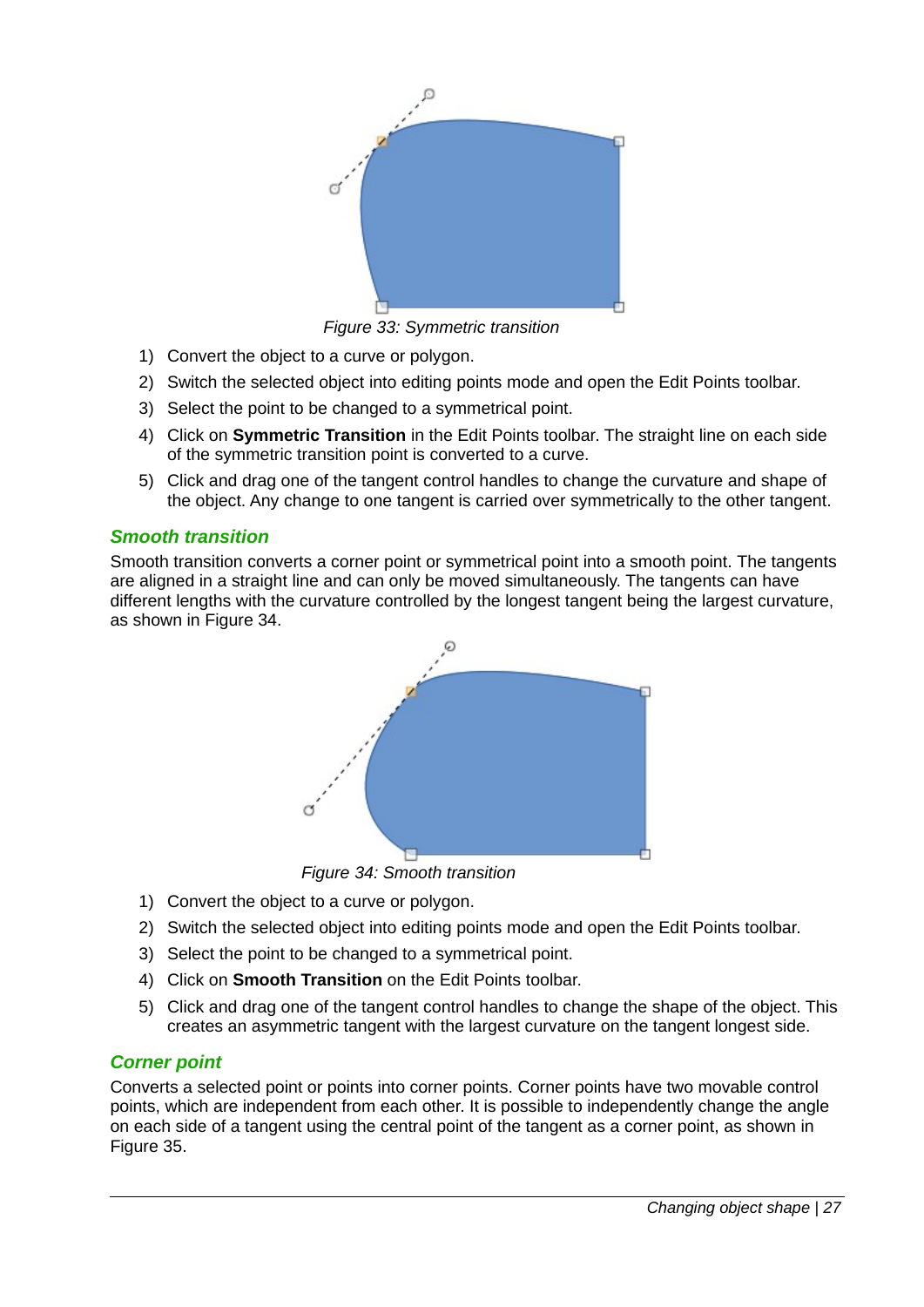<span id="page-27-3"></span>

*Figure 35: Corner point*

- 1) Convert the object to a curve or polygon.
- 2) Switch the selected object into editing points mode and open the Edit Points toolbar.
- 3) Select the point to be changed to a symmetrical point.
- 4) Click on **Corner Point** on the Edit Points toolbar.
- 5) Click and drag the end of one of the tangents to change its angle. Each tangent can be moved independently to create spikes and troughs in an object shape.

# <span id="page-27-2"></span>**Points**

#### <span id="page-27-1"></span>*Moving points*

When moving points, the object border on both sides of the point follows the movement of the point changing the object shape.



<span id="page-27-4"></span>*Figure 36: Moving points*

- 1) Convert the object to a curve or a polygon.
- 2) Switch the selected object into editing points mode and open the Edit Points toolbar.
- 3) Select the point to be changed to a symmetrical point.
- 4) Click on **Move Points** on the Edit Points toolbar.
- 5) Place the cursor on the selected point, then click and drag the point to create a new shape. Figure [36](#page-27-4) illustrates how a different shape can be created from a circle by dragging the left hand side point to the left.

#### <span id="page-27-0"></span>*Inserting points*

A point is inserted onto the selected object each time there is a click. Clicking inside the border of the object, the object changes shape to include the new point into the border of the object, as shown in Figure [37](#page-28-1). The inserted point is a smooth point.

Points can also be moved in insert point mode. Hover the cursor over the point until it changes shape, then click and drag the point to change the object shape.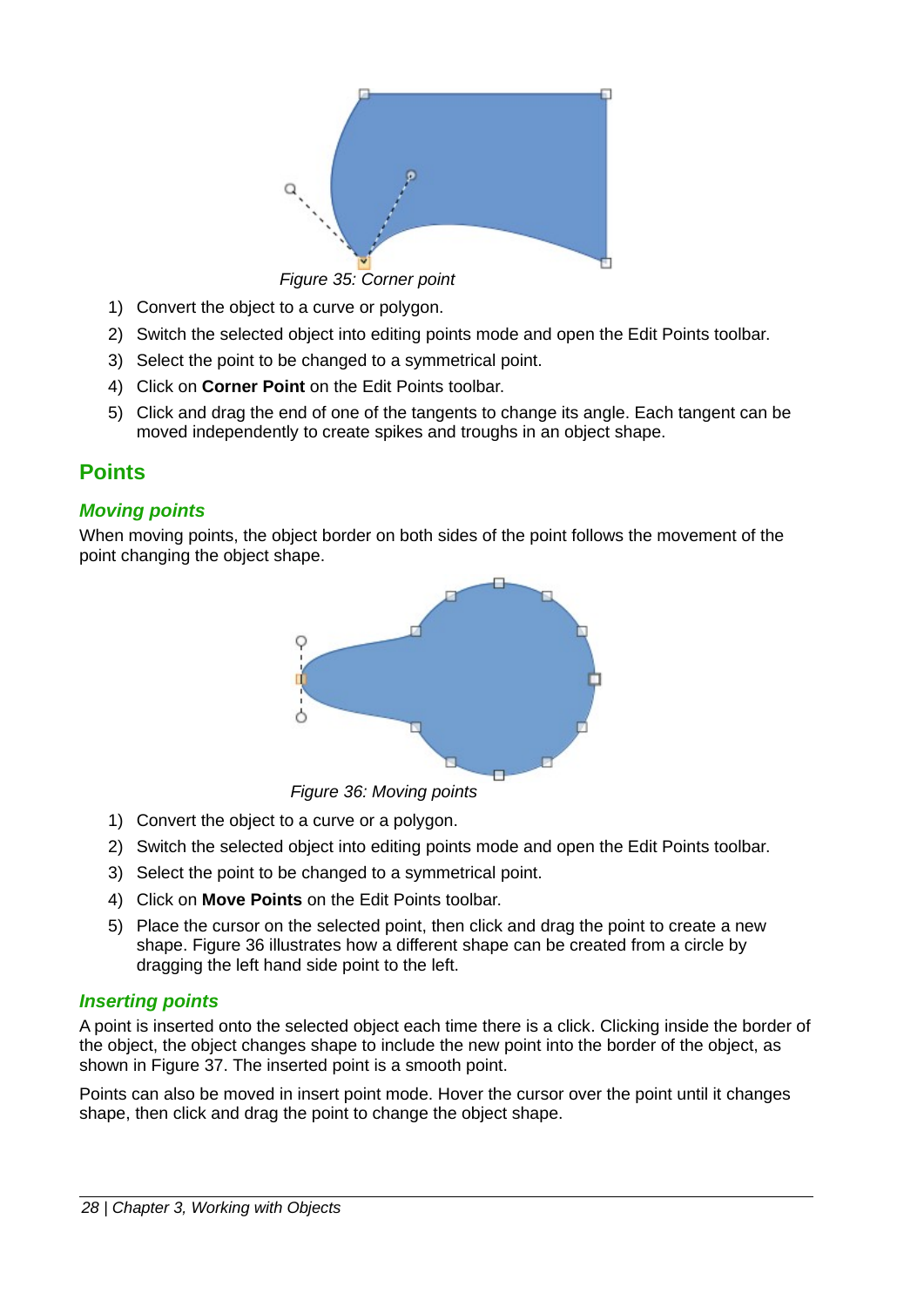

*Figure 37: Inserting points*

- <span id="page-28-1"></span>1) Convert the object to a curve or a polygon.
- 2) Switch the selected object into editing points mode and open the Edit Points toolbar.
- 3) Click on **Insert Points** on the Edit Points toolbar.
- 4) Click on the object border to insert a point at the required position on the border.
- 5) Alternatively, click inside the object border to insert a point. The object automatically changes shape to include the new point into the object border.

#### <span id="page-28-0"></span>*Deleting points*

Figure [38](#page-28-2) shows what happens when three points on the left were deleted from a circle. The left image is a the full circle and the right image is where three points have been deleted creating a new shape.



<span id="page-28-2"></span>*Figure 38: Deleting points*

- 1) Convert the object to a curve or a polygon.
- 2) Switch the selected object into editing points mode and open the Edit Points toolbar.
- 3) To delete a single point, proceed as follows
	- a) Select the point for deletion.
	- b) Click on **Delete Points** on the Edit Points toolbar.
- 4) To delete several points at the same time, proceed as follows:
	- a) Hold down the *Shift* key.
	- b) Select all the points for deletion.
	- c) Click on **Delete Points** on the Edit Points toolbar.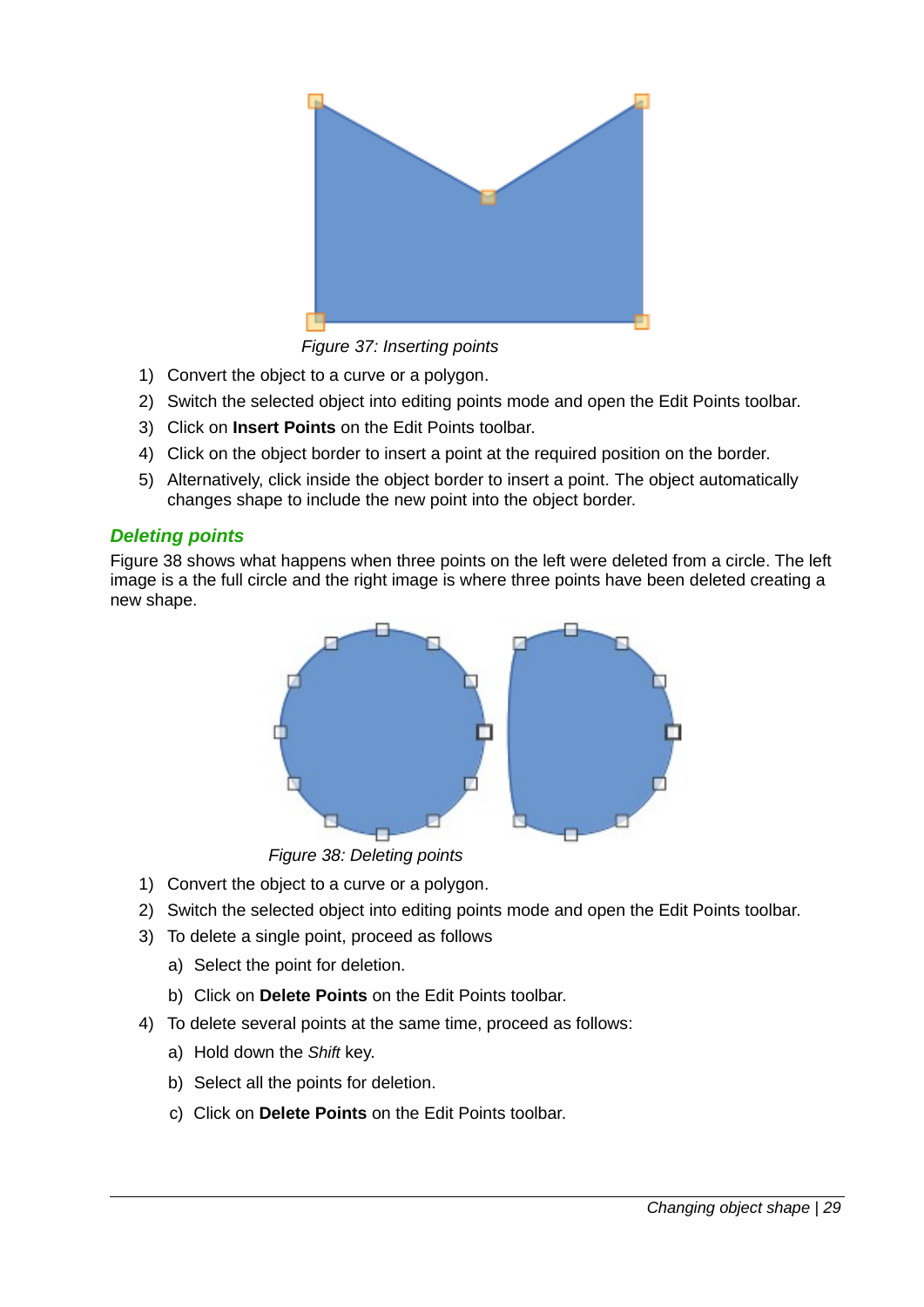#### <span id="page-29-2"></span>*Eliminating points*

The **Eliminate Points** tool on the Edit Points toolbar only functions on lines with multiple points. These lines are created when a curve is converted to a line using the **Convert to Curve** tool. An example of creating a straight line and eliminating points is shown in Figure [39](#page-29-3).



<span id="page-29-3"></span>*eliminating points*

- 1) Convert the curve to a curve or a polygon.
- 2) Switch the curve into editing points mode and open the Edit Points toolbar.
- 3) Select the curve with multiple points and convert to a line, see ["Converting curves or](#page-29-1)  [lines" below](#page-29-1).
- 4) Select the point or points on the line for elimination. The selected point is emphasized.
- 5) Select the **Eliminate Points** tool on the Edit Points toolbar.
- 6) Accurately position the cursor over the selected point, then click and drag the selected point. As the cursor is dragged, a dotted line forms between the neighboring points.
- 7) When this dotted line appears to be a straight line between the neighboring points, release the click. The selected point is eliminated and a straight line now exists between the neighboring points.

# <span id="page-29-1"></span>**Converting curves or lines**

Curves and lines are easily converted using the **Convert to Curve** tool on the Edit Points toolbar. When a curve is converted to a line, a straight line is created between selected points on a curve. When a line is converted to a curve, a curve is created between selected points on a line. An example of converting a curve to a line is shown in Figure [39](#page-29-3).

- 1) Convert the object to a curve or a polygon.
- 2) Switch the object into editing points mode and open the Edit Points toolbar.
- 3) Select the points for converting from curve to line or from line to curve.
- 4) Click on **Convert to Curve** on the Edit Points toolbar. Between the selected points, a curve is converted into a line or a line is converted into a curve.

# <span id="page-29-0"></span>**Splitting objects**

- 1) Convert the object to a curve or a polygon.
- 2) Switch the object into editing points mode and open the Edit Points toolbar.
- 3) Select the point or points on the object where it is to be split. Keep the *Shift* key pressed down when selecting more than one point.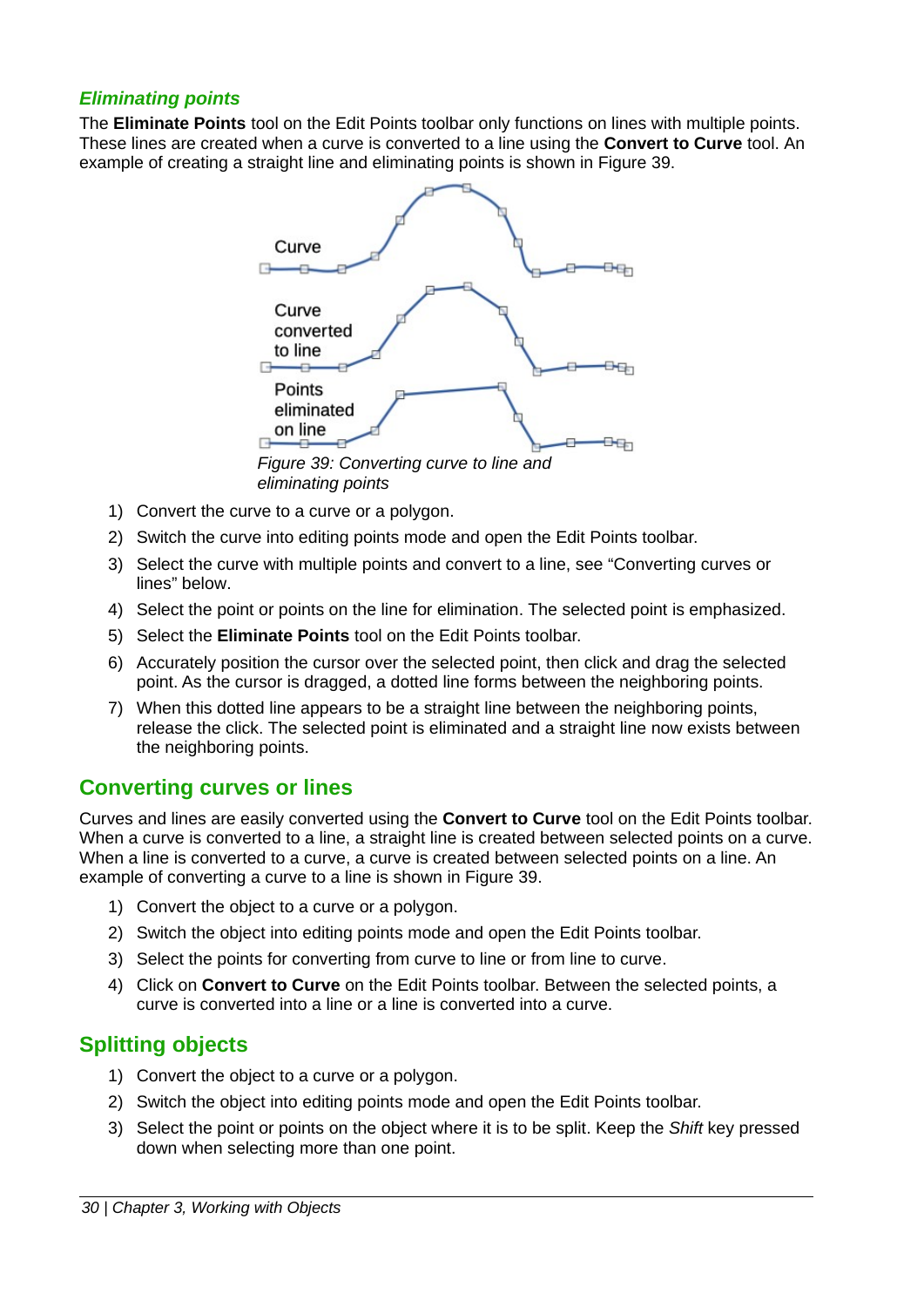

<span id="page-30-3"></span>*Figure 40: Splitting objects*

- 4) Click on **Split Curve** on the Edit Points toolbar to split or cut the object border at the selected point. If the object is filled, it will be emptied because the object border is no longer closed, as shown in Figure [40](#page-30-3).
- 5) Deselect the object, then drag the cut segment and move it away from the original object.

# **Note**

The point where the object was split is now larger than the remaining points visible on the object.

# <span id="page-30-0"></span>**Closing objects**

- 1) Select an open object (Figure [41\)](#page-30-2).
- 2) Switch the object into editing points mode and open the Edit Points toolbar.
- 3) Select a point where the object has been split. Note that the start point of an object is larger than the other points visible on the object.
- 4) Click on **Close Bézier** in the Edit Points toolbar to close the object. If the open object was originally a closed and filled object, then the original color fills the object when it is closed.



*Figure 41: Closing objects*

# <span id="page-30-1"></span>**Distorting objects**

- <span id="page-30-2"></span>1) Select the object and switch into editing points mode to display the points on the object. This also opens the Edit Points toolbar.
- 2) Select one of the points on the object and drag it to a new position to distort the object (Figure [42](#page-31-0)).